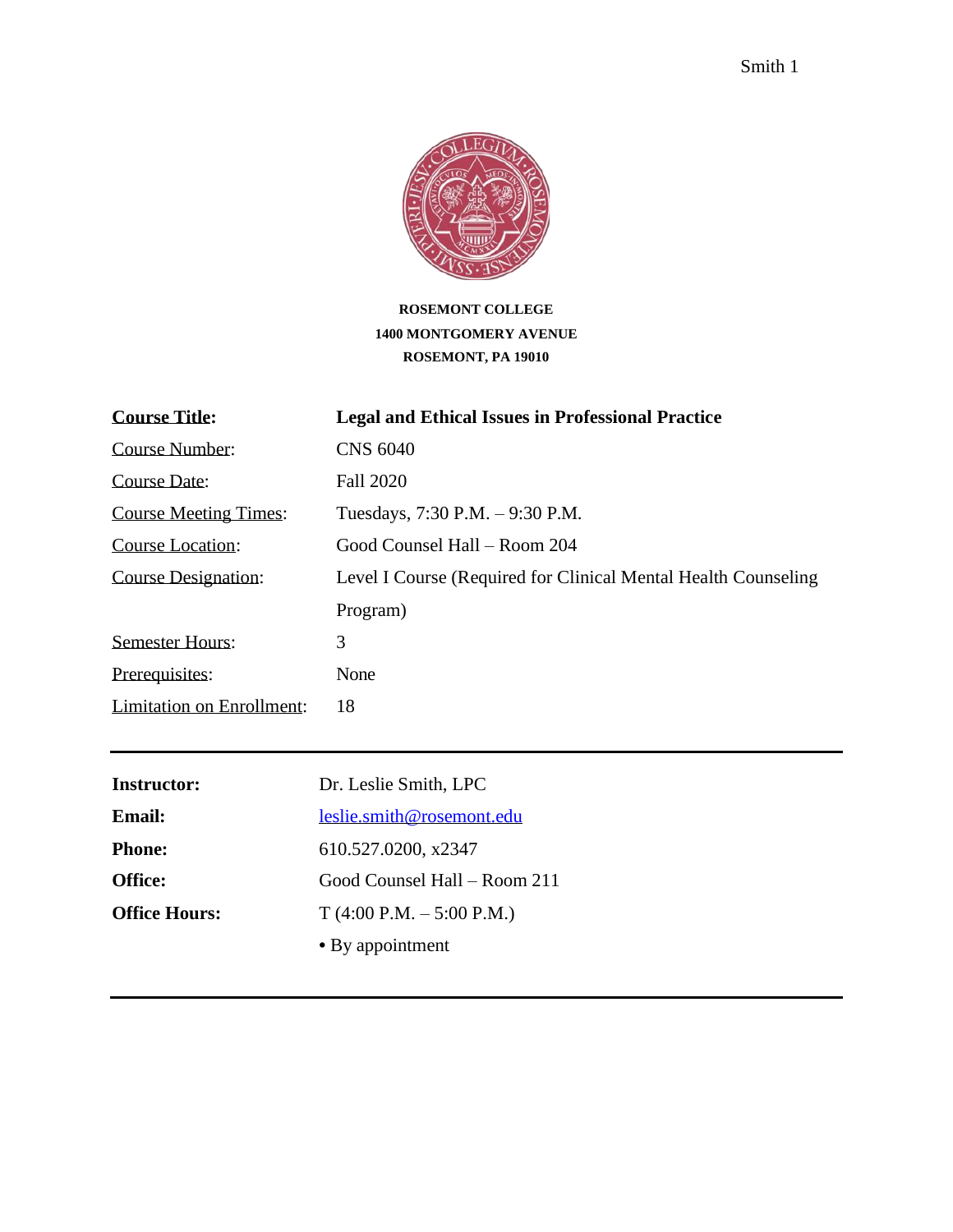**Course Description**: This course explores a discussion of legal and ethical issues in professional practice. This in-depth study of legal and ethical topics is guided by state and federal laws as well as the code of ethics of national organizations in counseling, i.e. American Counseling Association (ACA) and American Mental Health Counselors Association (AMHCA). Current legal and professional thought is explored by drawing on court cases and clinical dilemmas.

**Rosemont Mission Statement**: Rosemont College is a community of lifelong learners dedicated to academic excellence and fostering joy in the pursuit of knowledge. Rosemont College seeks to develop in all members of the community open and critical minds, the ability to make reasoned moral decisions, and a sense of responsibility to serve others in our global society. Rooted in Catholicism, Rosemont welcomes all faiths and is guided by the educational principles of Cornelia Connelly and the Society of the Holy Child Jesus to meet the needs of the time. Rosemont College values trust in and reverence for the dignity of each person, diversity with a commitment to building an intercultural community, persistence and courage in promoting justice with compassion, and care for the Earth as our common home.

This syllabus is provided to you as a means of conveying what you should expect from this course. It outlines the responsibilities of the instructor in conducting the class – the course content, planned scheduled of classes and assignments, grade components, and method(s) of grading. It also outlines your responsibilities as a part of this class. By remaining in this class, you indicate your acceptance of your responsibilities as a student and agree to the terms specified in the syllabus.

**Professional Performance Evaluation:** Rosemont College has identified five professional dispositions that relate to the goals of the Graduate Counseling program. Faculty members will evaluate each student on their professional dispositions during each course at the conclusion of the semester using the Professional Performance Evaluation Form.

1. **Flexibility/Openness:** Open willingness to different perspectives; Flexible to new demands, the environment, and accept necessary changes; Search for peer opinions, accept constructive feedback, and incorporate feedback from peers

2. **Collaboration:** Accept mistakes, avoid blame, apply feedback toward growth, and monitor self for professionalism; Reach consensus, initiate compromise, and show concern for group goals; Invite feedback, incorporate supervisory feedback, and give feedback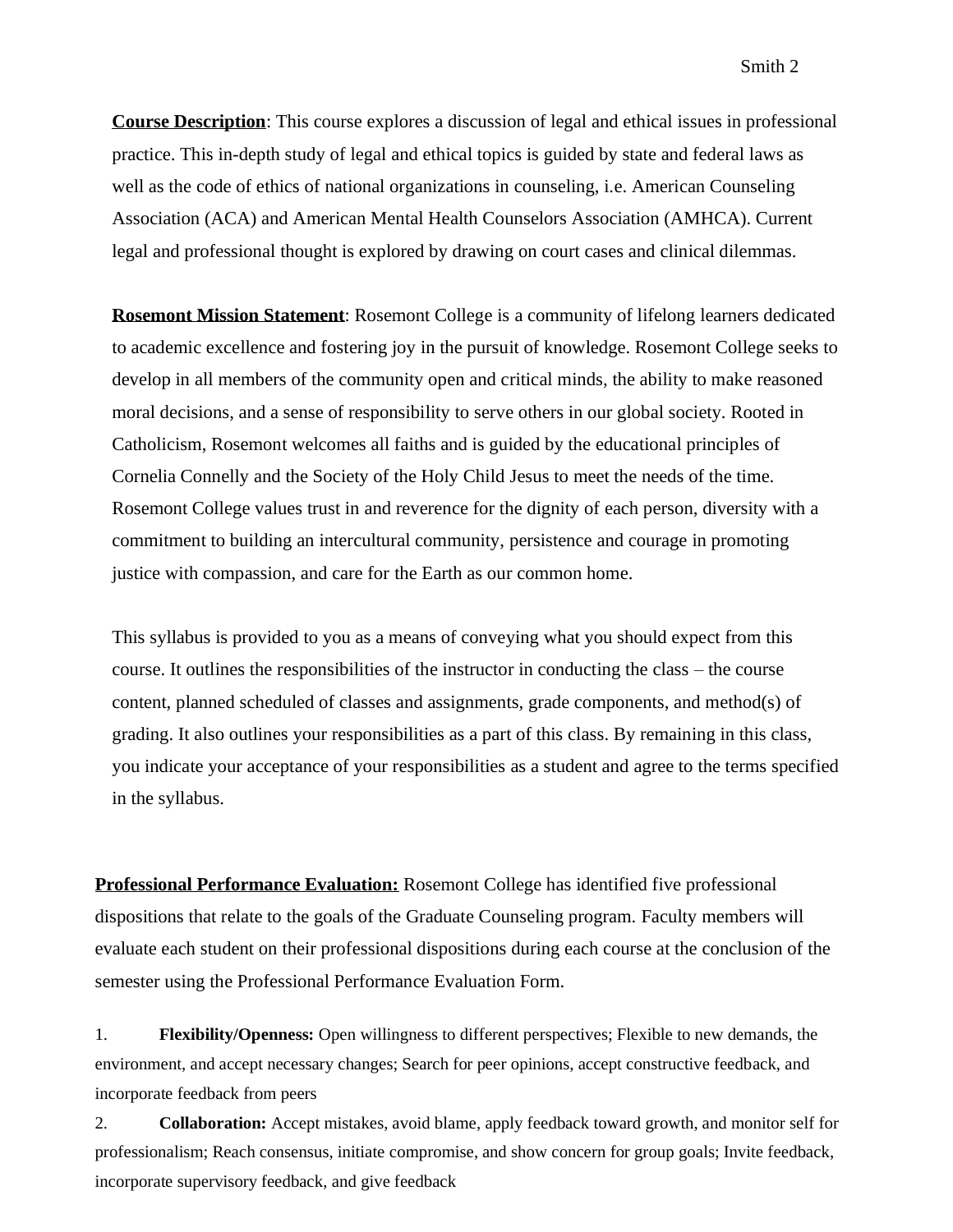3. **Awareness:** Awareness of own impact on others; Ability to deal with conflict; ability to express feelings effectively and appropriately; Understand and demonstrate multicultural concerns and social justice. Identification of biases and prejudices of self and society.

4. **Initiative and Motivation:** Met or exceed all of the class requirements, showed creativity; Adhere to school and SPGS policies; Proficient graduate level oral and written skills

5. **Responsibility:** Maintain professional boundaries, sensitive to diversity, safeguard confidentiality, Dedication to Counseling Profession; Attend and adhere to Ethical Standards

This syllabus is provided to you as a means of conveying what you should expect from this course. It outlines the responsibilities of the instructor in conducting the class – the course content, planned scheduled of classes and assignments, grade components, and method(s) of grading. It also outlines your responsibilities as a part of this class. By remaining in this class, you indicate your acceptance of your responsibilities as a student and agree to the terms specified in the syllabus.

**Note**: The instructor reserves the right to adjust the course schedule and content during the semester in order to accurately reflect the progress being made by the class. This may result in modifications to assignment and exam due dates and/or course content.

#### **I. Student Learning Outcomes**

Upon completion of this course, students will be able to:

A. Demonstrate knowledge of the historical context of ethics in counseling and the development of current ethical standards in counseling.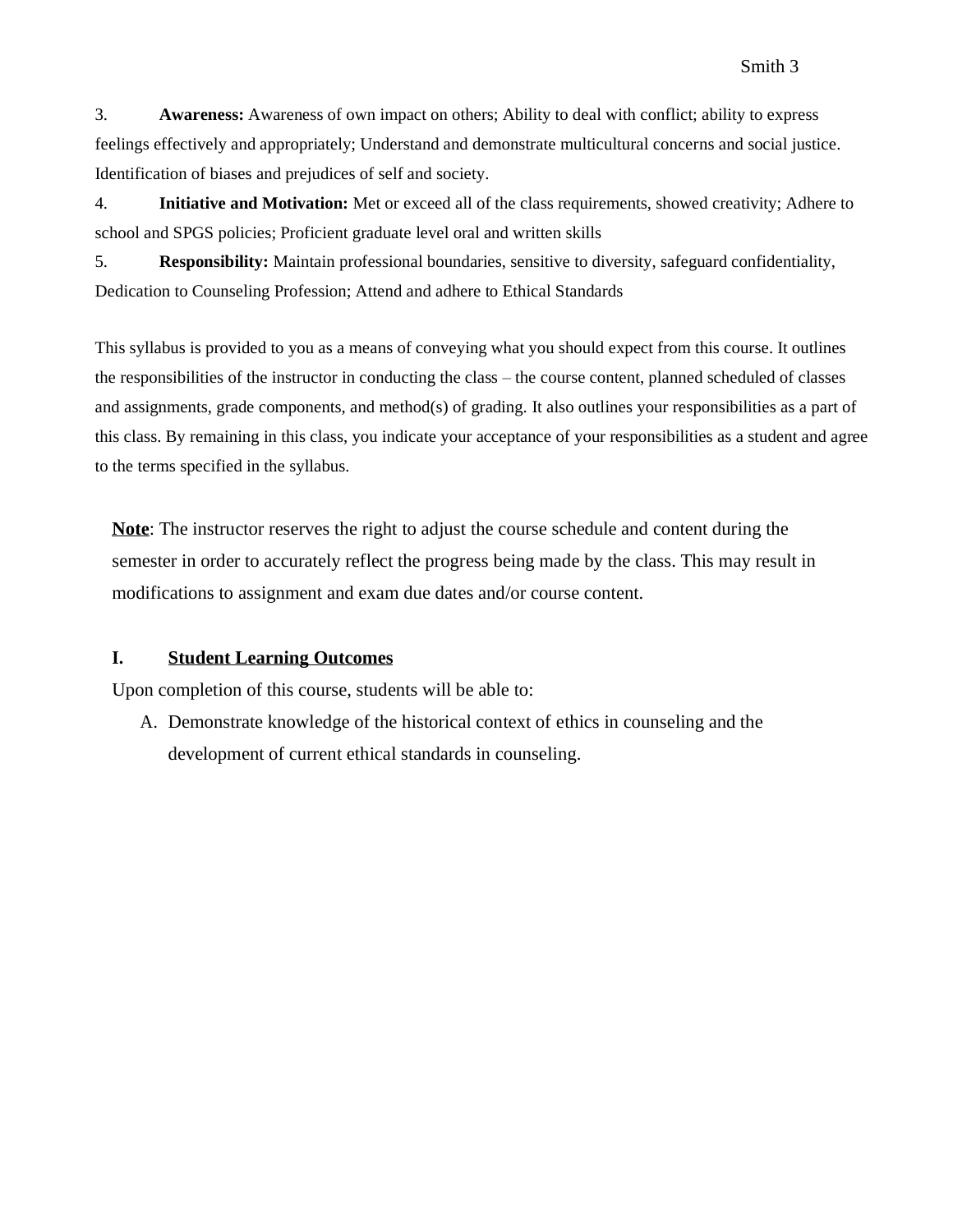- B. Understand and differentiate ethics, morals, values, and legal obligations and integrate these concepts into effective ethical decision- making.
- C. Comprehend the principles of the American Counseling Association (ACA) Code of Ethics and the Pennsylvania State Licensure Board continuing education requirements and how they apply to counselor identity.
- D. Identify and implement various ethical decision-making models to analyze a multitude of complex ethical dilemmas that arise during assessment, treatment, supervision, interactions with other professionals, and research.
- E. Recognize the need for advocacy within the counseling profession to better support underserved populations and attend to modern-day research to advance best practices.
- F. Assess ethical issues that arise in technology-assisted counseling and managed care and how such factors influence the therapeutic relationship.
- G. Display an awareness of the multicultural issues that may arise within the counselorclient relationship and effectively engage in ethically responsible practices.

# **II. Course Content**

- A. Historical Context of Ethics and Counseling
	- a. Evolution of the ACA Ethical Standards
	- b. Foundations of Codes of Ethics
- B. Ethics, Morals, Values, and Legal Obligations.
	- a. Differences between ethics, morals, and values.
		- i. Understanding the differences between these areas and their intersections.
		- ii. Being able to identify what types of problems ethical dilemmas present.
	- b. Developing a Personal ethical stance
		- i. How do we want to be as counselors? Moving beyond meeting standards, but providing the highest quality of care.
		- ii. Personal ethical stance.
- C. Ethical Principles and PA Licensing requirements.
	- a. PA licensing Law Requirements
		- i. Educational Requirements
		- ii. Post-graduate supervised hours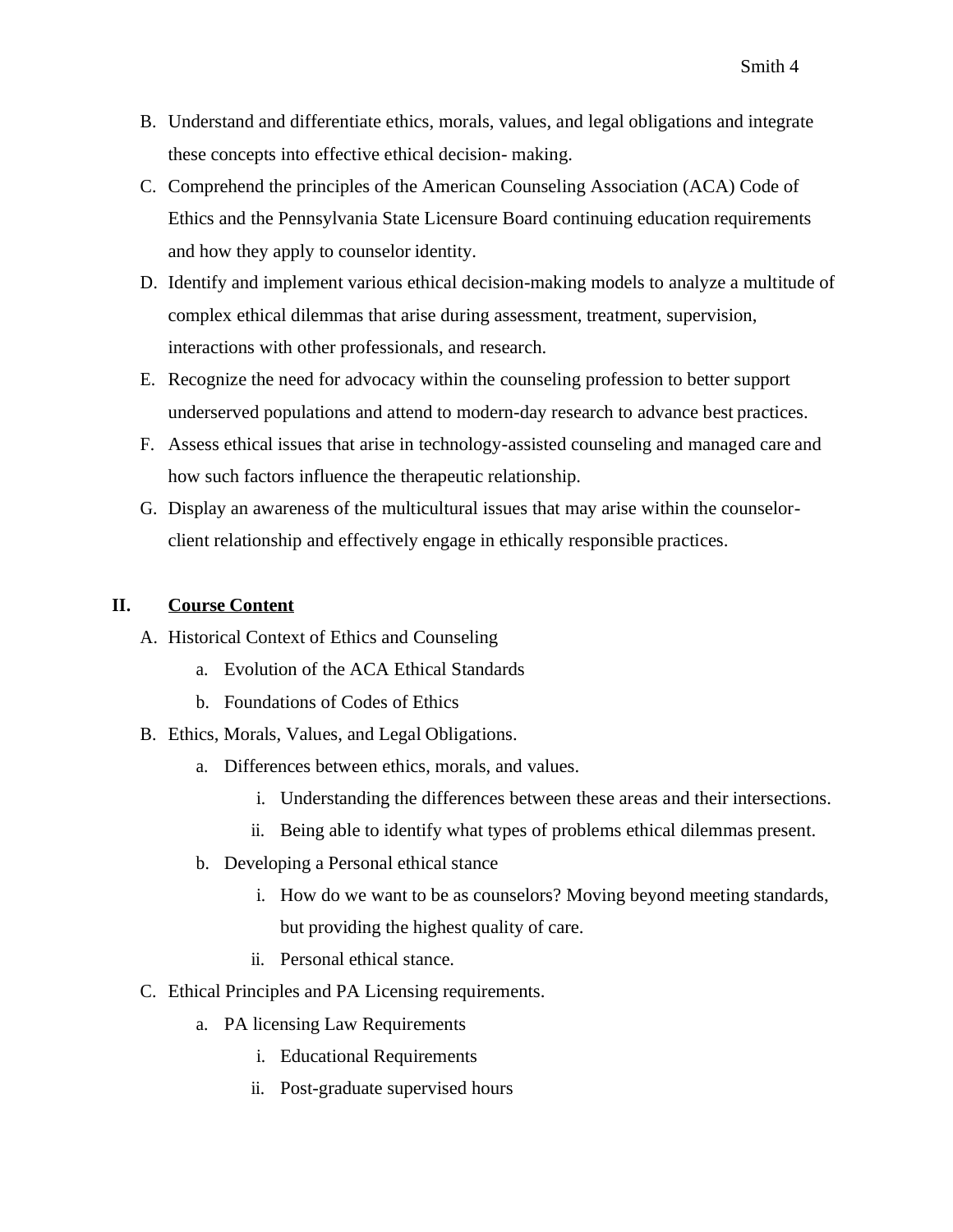- iii. Examinations
- iv. Requirements for supervisors
- b. The Counseling Relationship
	- i. Documentation
	- ii. Informed Consent
	- iii. Harm and personal Values
	- iv. Prohibited non counseling roles and relationships
	- v. Extending Counseling Relationships
	- vi. Advocacy
	- vii. Multiple Relationships
	- viii. Fees and Business Practices
	- ix. Termination and Referral
- c. Confidentiality and Privacy
	- i. Exceptions to confidentiality
	- ii. Confidentiality with groups
	- iii. Sharing information with 3rd parties
	- iv. Life Threatening medical conditions
	- v. Court ordered Disclosures
	- vi. End of life decisions
	- vii. Record keeping and release of records
	- viii. Maintaining records
	- ix. Confidentiality of those who cannot consent autonomously
	- x. Confidentiality of subordinates
- d. Professional Responsibility
	- i. Competence and boundaries of competence
	- ii. Monitoring effectiveness
	- iii. Seeking consultation
	- iv. Continuing education requirements
	- v. Counselor impairment
	- vi. Counselor death, retirement, relocation.
	- vii. Advertising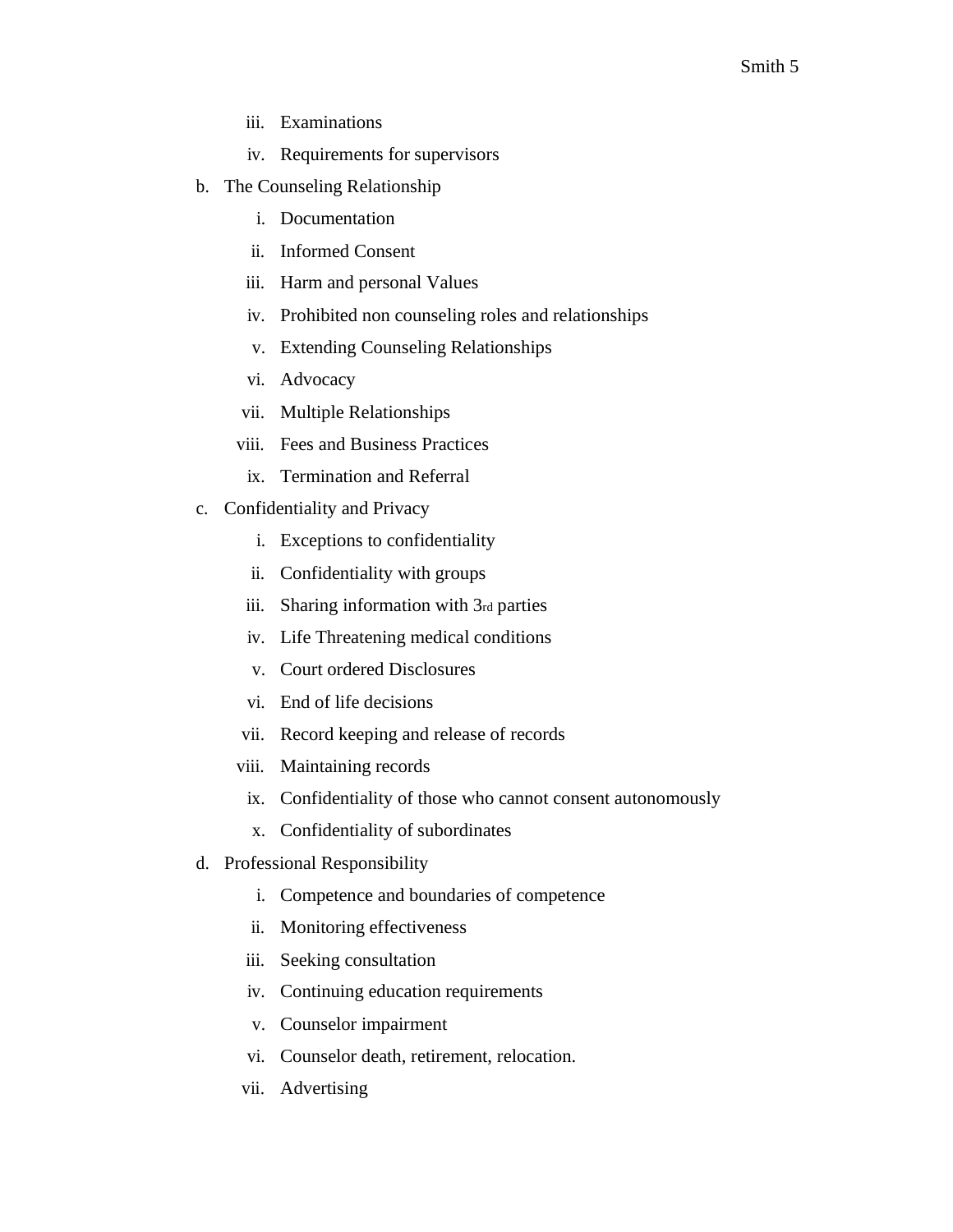- viii. Professional Qualifications
	- ix. Public behavior
	- x. Non-discrimination
- e. Client rights and informed consent
- f. Tarasoff and duty to protect
- g. Mandated reporting
- D. Ethical Decision making models and application to areas of practice.
	- a. Review of ethical decision-making models.
	- b. In class debate and role play of ethical decision-making
	- c. Critical thinking and discussion of ethical dilemmas and topics.
	- d. Ethics of evaluation, Assessment and interpretation.
		- i. Client welfare
		- ii. Limits of competence
		- iii. Appropriate use
		- iv. Explanation to clients
		- v. Releasing Data
		- vi. Cultural Sensitivity
		- vii. Instrument selection
		- viii. Administration environment
			- ix. Assessment security
	- e. Ethics of supervision, Training, and teaching.
		- i. The supervisory relationship
		- ii. Professional disclosure
		- iii. Promoting diversity and competence
		- iv. Promoting growth experiences
		- v. Client welfare and credentials
		- vi. Online supervision
		- vii. Informed consent when being supervised
		- viii. Fees
		- ix. Evaluation
		- x. Counseling Educators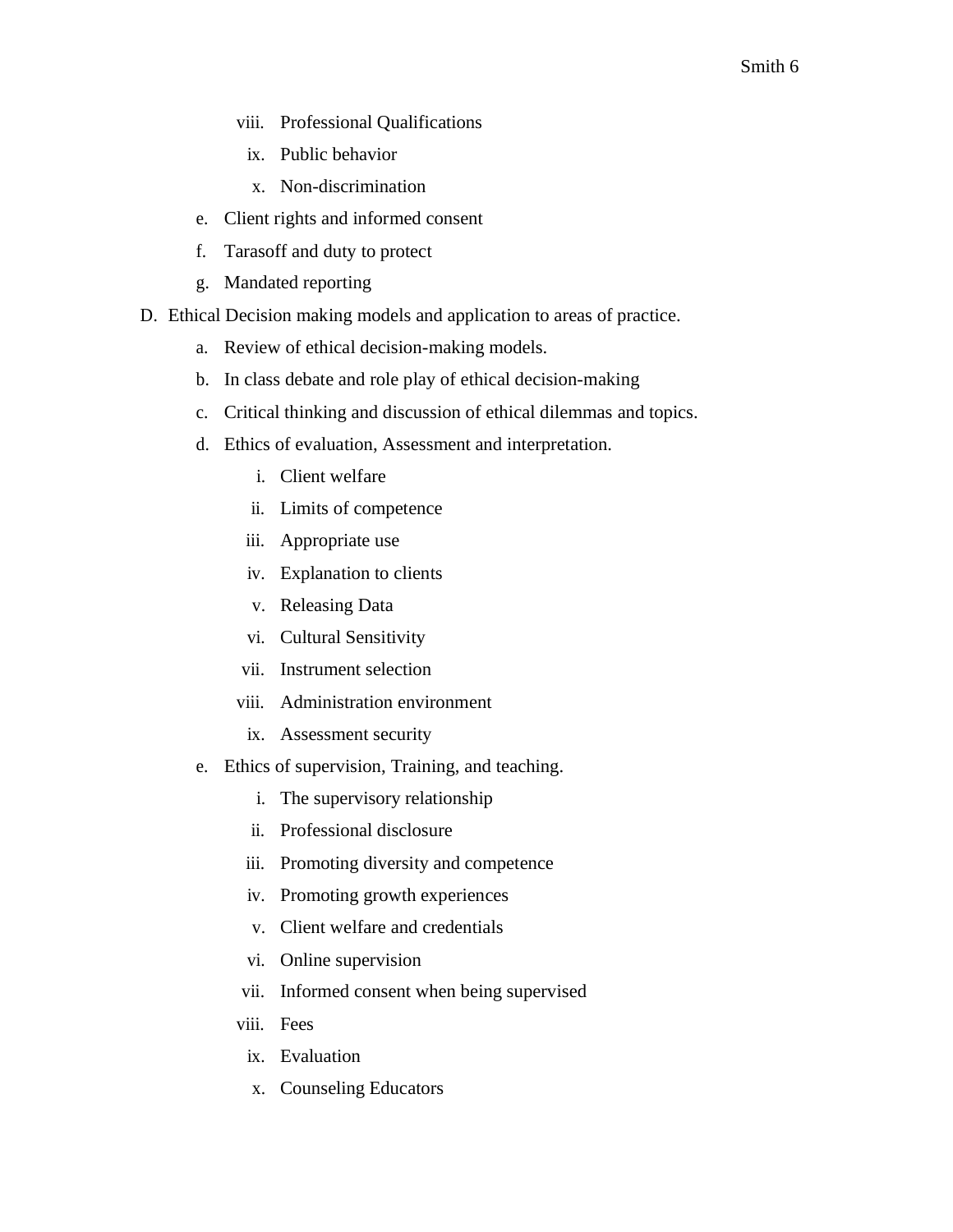- xi. Student Welfare
- xii. Gate Keeping and remediation
- xiii. Cultural Diversity in Supervision
- f. Research and publication
	- i. Confidentiality
	- ii. Protecting research participants
	- iii. Informed Consent
	- iv. Maintaining Records
	- v. Boundaries
	- vi. Reporting results
	- vii. Replications
	- viii. Publications
		- 1. Plagiarism
		- 2. Contributors
		- 3. Student Research
- E. Professional advocacy and self-care.
	- a. Managing boundaries.
		- i. Boundary extension
		- ii. Recognizing your own limits
	- b. Advocating for clients.
		- i. Impaired clients
		- ii. Skill building
		- iii. Disadvantaged and underserved clients
	- c. Self-care
		- i. Burnout
		- ii. Levels of competence
		- iii. Seeking consultation
		- iv. Seeking your own assistance
- F. Online Counseling and Technology
	- a. Distance Counseling
		- i. State law and boundaries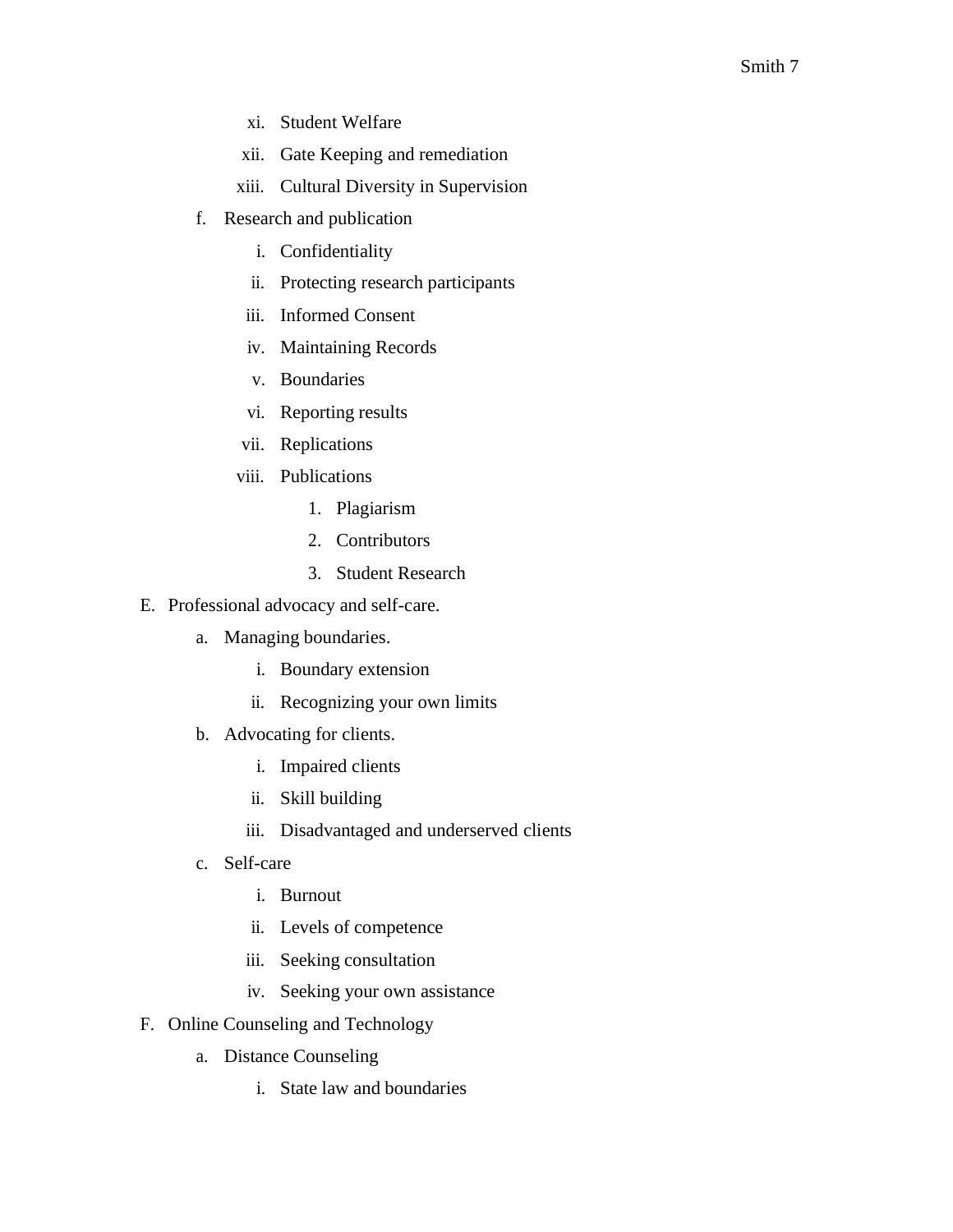- ii. Professional boundaries
- b. HIPPA
- c. Technology
	- i. Skype
	- ii. Text Messaging
	- iii. Electronic Health Records
- d. Social Media
	- i. Roles and responsibilities of counselors
	- ii. Professional vs. Personal social media
	- iii. Pros and cons
- G. Multi-cultural awareness and Ethics.
	- a. Self-other awareness
		- i. Recognizing our own biases
		- ii. Recognizing cultural differences
		- iii. Awareness of client beliefs about help and therapy
		- iv. Culture of the client's family, neighborhood, current social status
	- b. Power differentials in psychotherapy
		- i. Awareness of historical power differential in the context of therapy.
		- ii. Increasing client access to services
		- iii. Using cultural/developmentally appropriate language and approaches.
	- c. Working with immigrant families.

#### **III. Methods of Instruction**

- A. PowerPoint presentations of relevant information
- B. Ethical dilemmas discussed in class
- C. Thought exercises and activities
- D. Group debates
- E. Readings relevant to the course topic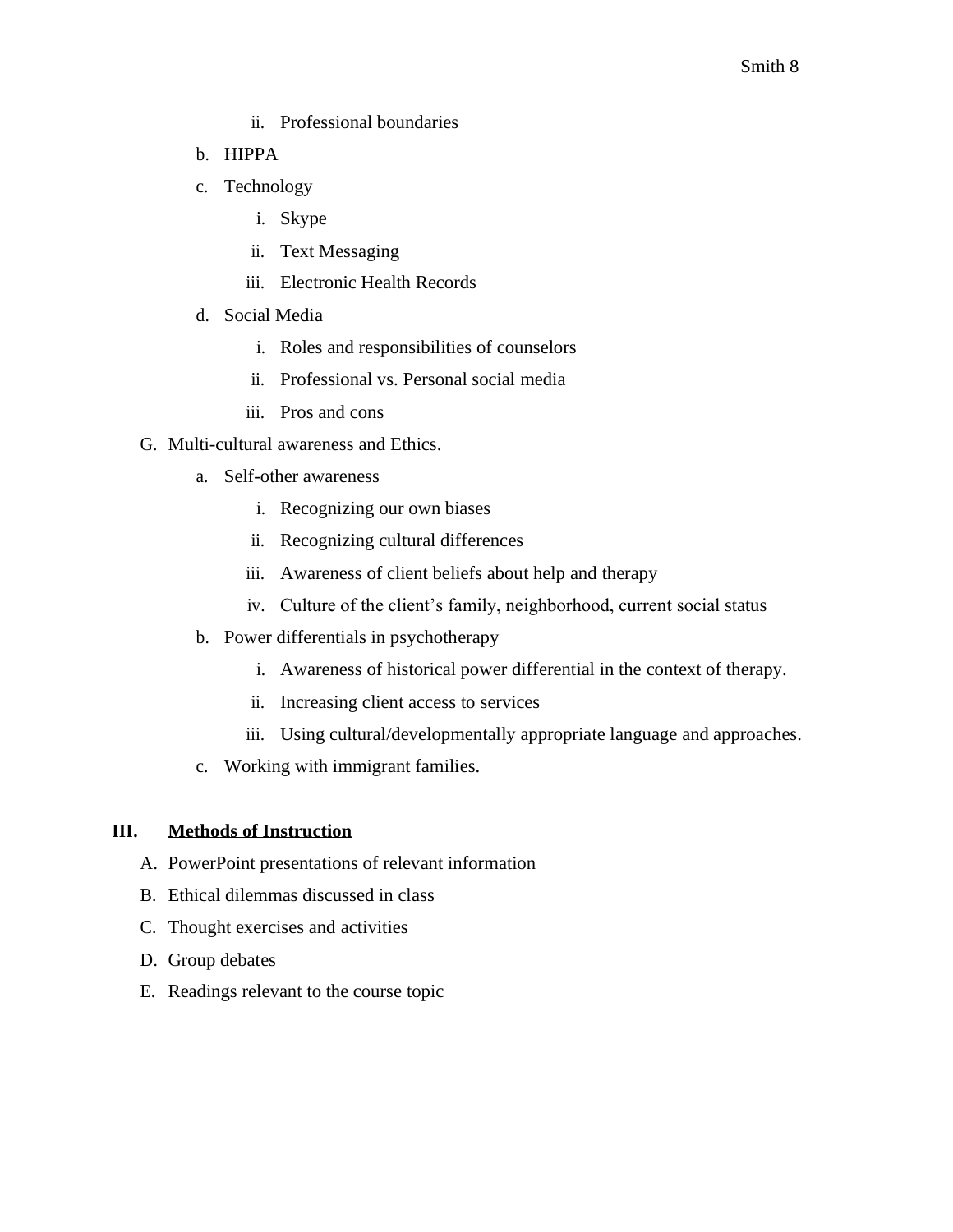#### **IV. Methods of Assessment**

| <b>Assessment</b>                    | <b>Points</b>     |
|--------------------------------------|-------------------|
| A. Class Participation               | 10-Points         |
| <b>B.</b> Ethical Issue Presentation | 20-Points         |
| C. Ethical Case Scenario             | 20- Points        |
| D. Ethics Autobiography Paper        | 25-Points         |
| E. Final Examination                 | 25- Points        |
| <b>Total</b>                         | <b>100-Points</b> |

**A. Class Participation:** This class is about critical thought and bringing awareness to our own This class is about critical thought and bringing awareness to our own beliefs and sometimes challenging those beliefs as it relates to issues in school counseling. Class content will involve intense and in-depth discussion of ethical dilemmas and ethical decision-making for school counselors. This requires participation and involvement from students in order to have a rich discussion on these issues. Students will submit a weekly question sporadically throughout the semester for class discussion and be evaluated on their level of participation, asking of questions, and new ideas that they bring to the class discussion.

#### **Student Learning Outcomes**: A - G

**Total Points**: 10-Points

**B. Ethical Issue Presentation:** Students are to select a legal or ethical issue of interest that is relatable to the field of counseling and has been described recently in the media. Students should access and review information made available through the National Board of Certified Counselors, American Counseling Association, the New York Times, and the Cable News Network (CNN). The topic is to be something that is controversial or that poses a particular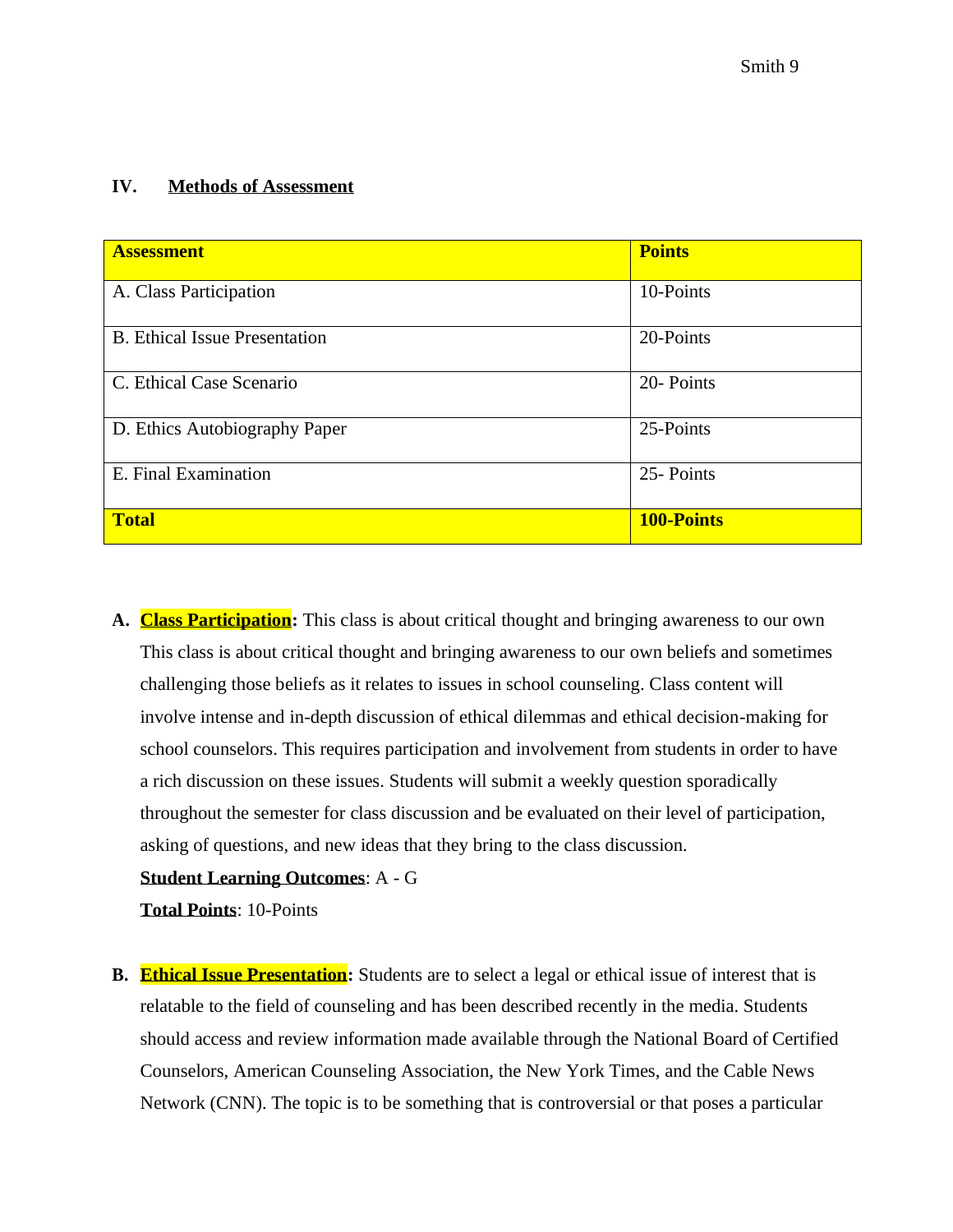ethical dilemma(s). Students will integrate their own thinking about the topic into the presentation and conclusions. Students will present their topic to the class for 15-20 minutes. The presentation should summarize the following:

- 1. Provide basic detail and overview of the topic.
- 2. Describe the controversy and potential problems with each point of view on the topic.
- 3. Summarize your rationale for your approach or decision-making on the topic or issue.
- 4. Present the counter argument to your approach.
- 5. Provide 5 references on the topic.

#### **Student Learning Outcomes**: A, B, C, D

**Total Points**: 20-Points

**C. Ethical Case Scenario:** In groups of 3-4 students will review an ethical case scenario based upon a specific topic reviewed in class. All case scenarios (not potential solutions) will be provided to students during a class session and groups will be given 30-minutes to work on each ethical case scenario. Students will be given time in class to research and assess the case scenario and determine legal ethical codes associated with the scenario and a step-be-step response that addresses other legal and ethical codes (be sure to review state laws and counseling codes of ethical practice). Students will post their responses according to each specific scenario to a discussion board so that the class may compare and contrast the responses of each group to determine the best overall response for each scenario.

#### **Student Learning Outcomes:** A - G

**Total Points:** 20-Points

- **D. Ethics Autobiography Paper:** Students are to complete a 4-6 page paper reflecting on their own personal ethics of origin and of their own ethic and religious/cultural background. This is a reflection paper and there is no need to site sources. Students are to critically think about their own morals, values, and ethics and how that impacts their decision making as future counselors. Students are to use the following questions to guide their writing:
	- a. What is your idea of right and wrong behavior and where does it come from?
	- b. What are the concepts and morals you value the most life?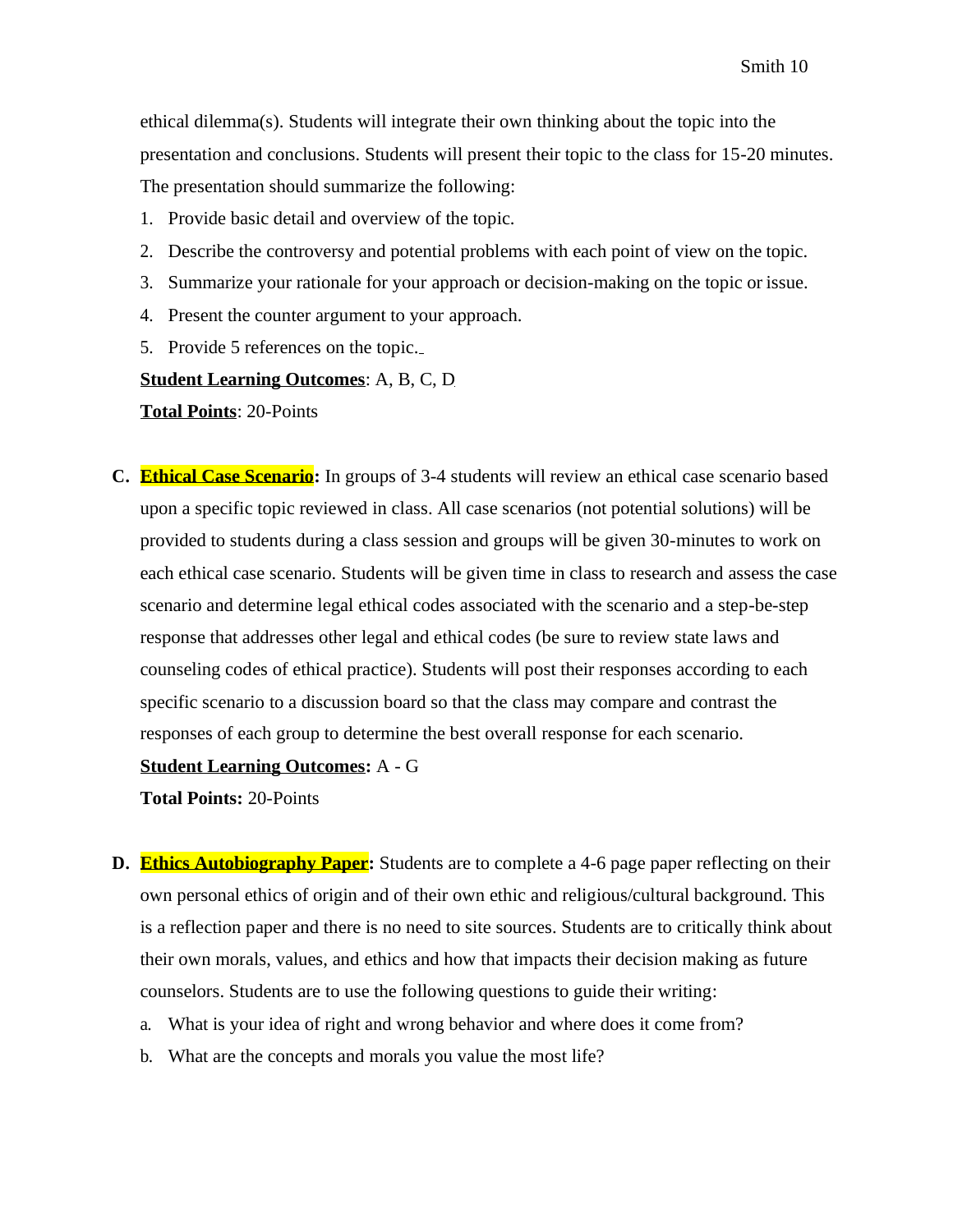- c. What do you recall were the messages about ethnic or cultural groups different from yourself, and how they see right and wrong?
- d. What is your idea of right and wrong professional behavior, and where does this conception come from?
- e. What experiences have you had in the field, and what ethical dilemmas have you already encountered?
- f. How does your value system and morality influence your professional practice?
- g. How does your value system and morality align with or conflict with the ethical codes and professional standards?
- h. How might the alignment or conflict influence your work with clients?

# **Student Learning Outcomes**: A, B, G

**Total Points**: 25-Points

**E. Final Examination:** Students will complete a final examination. The examination will cover all course material. The examination will involve multiple choice, short answer questions, and essay questions involving ethical dilemmas. The essay questions will make up the bulk of the examination.

**Student Learning Outcomes**: A - G

**Total Points**: 25-Points

# **V. Final Grade Scale**

**Note**: All students in the Graduate Counseling Program MUST receive a grade of **"B" or higher**. If a student fails to do so, **he or she must repeat the course before continuing in the program.**

Please see the SGPS Academic Catalog or Graduate Counseling Student Handbook for additional information about course grades and academic integrity:

SGPS Academic Catalog

Graduate Counseling Student Handbook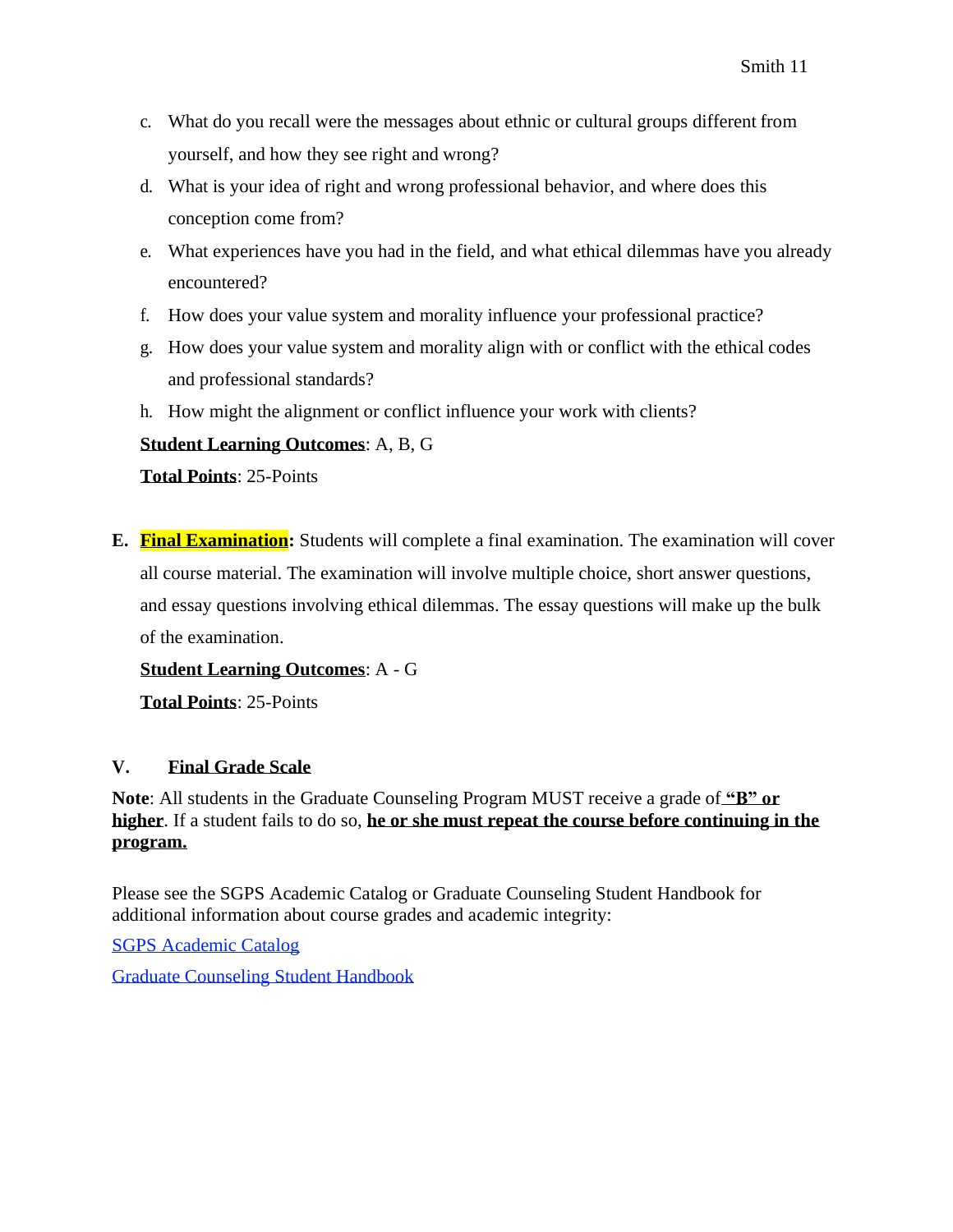| Α                | $100 - 93$   |
|------------------|--------------|
| A-               | $90 - 92$    |
| $B+$             | $87 - 89$    |
| B                | $83 - 86$    |
| $*B-$            | $80 - 82$    |
| $*C+$            | $77 - 79$    |
| $*_{\mathbb{C}}$ | $73 - 76$    |
| $*C-$            | $70 - 72$    |
| *F               | 70 and Below |

Students are responsible to become familiar with and will be held accountable for the information on the following topics that can be found within the Academic Catalog.

**Attendance Policy**: Timely, consistent attendance in class has been shown to have a direct correlation to student performance. Missing classes causes students to fall behind in the course material. The policy for this class is that undocumented absences and tardy attendance are unacceptable. Absences are permitted only in cases of illness or other legitimate causes (family emergency, death in the family, etc.). Official notice that a student has presented documentation for an absence is sent from the Office of the Dean of Students to faculty on a timely basis. In cases of a documented absence from a class, the student has both the opportunity and responsibility to make up all class work missed.

Students are allowed documented absences equivalent to one week of classes for any course in which they are enrolled. This amounts to three absences for a class that meets on MWF schedule, two classes for courses meeting either on a TR or MW schedule, and one class for labs and classes that meet only once a week. Absences are counted from the first day of class.

Entering the class late or leaving the room during class interrupts the classwork in progress and is disruptive to the learning process for students who are trying to learn. Class attendance is required, and roll is taken each period. Serious tardiness may result in a failure of the course.

**Academic Integrity:** Academic integrity is important to the intellectual climate at Rosemont College. Violations of academic integrity cannot be tolerated and may result in the student's failure in a course and/or suspension or expulsion from Rosemont College. Academic dishonesty includes but is not limited to: plagiarism; fabrication of data, information, or citations; multiple submissions of the same work in different courses; and cheating on exams or assignments. Cheating of any kind WILL result in a zero on the work in question and a letter grade reduction in the course grade after the student's grade is calculated using the zero on the work in question. At the instructor's discretion, it may also result in failing the course and/or reporting of the incident to the administration for further action.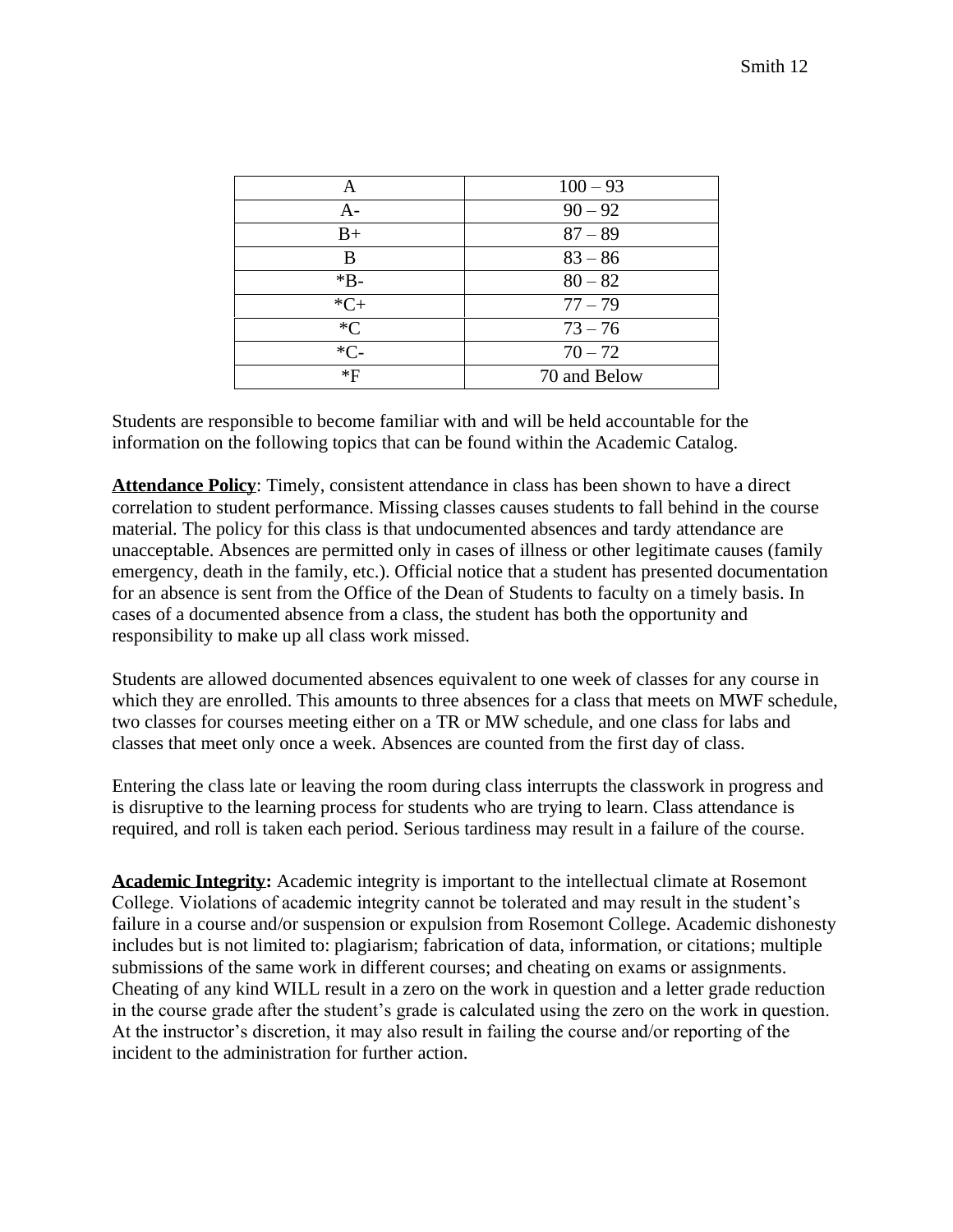**Class Assignments***:* Assignments that are not completed by the stated deadline will not be accepted, excepting that submission of assignments that are late due to legitimate medical reasons or other extraordinary circumstances will be considered. Such circumstances must be supported by written documentation from an acceptable third party.

**Communications:** Changes in schedules, assignments, guidance, etc. will be communicated only to your Rosemont e-mail address. E-mail is the preferred way to communicate with the instructor and must be sent to the e-mail address listed on the front of this syllabus.

**Disability Statement:** If you have been approved for accommodations under ADA/504, please speak with the professor outside of class so that it is certain that all accommodations are provided promptly and completely. If you have not yet been approved for accommodations under ADA/504, but believe you might be entitled to them, please contact the Dean of Students in the Student Life Office at extension 2400 immediately. It would also be wise to speak with your professor, since temporary arrangements may be made under certain circumstances.

**Student Concerns***:* Students who have any course-related concerns should talk directly with their faculty member prior to the next class meeting. If a mutually acceptable resolution cannot be achieved, the student is advised to follow the procedures outlined in the appropriate Student Handbook.

**Cell Phone Use:** In order to be able to receive campus-wide safety or weather alerts, cell phones may be left on vibrate only during class. Absent prior permission from the instructor, students may not acknowledge other messages or phone calls nor may they ever send or received text messages during class. Please keep your phone hidden from the class and on vibrate only. Cell phones should not be used for Internet purposes unless related to class assignments and instruction.

**Use of Laptops or Other Electronic Devices:** The use of personal laptops and other electronic devices during class sessions is strongly encouraged for the purposes of researching course material and engaging in classroom discussion. Students should not use their personal laptops for any other purposes during any class session. Failure to abide by this policy may impact your final grade.

The use of personal cell phones during class session is strongly discouraged. If you experience an emergency situation please communicate the potential to receive a phone call during the class session at the start of class. You will be permitted to step outside the classroom to receive your call. Please do your best not to disturb the learning process in the classroom.

**Recording Lectures:** Neither video nor audio recording may be made of any lecture in this course without the express consent of the instructor.

**Inclement Weather:** The Rosemont "snow number" is Montgomery County 342. Announcements of closings are also posted on the website and placed on the main college number, 610-527-0200. Students are encouraged to register their cell phone or email address to e2Camplus on the iWay for cancellation notices.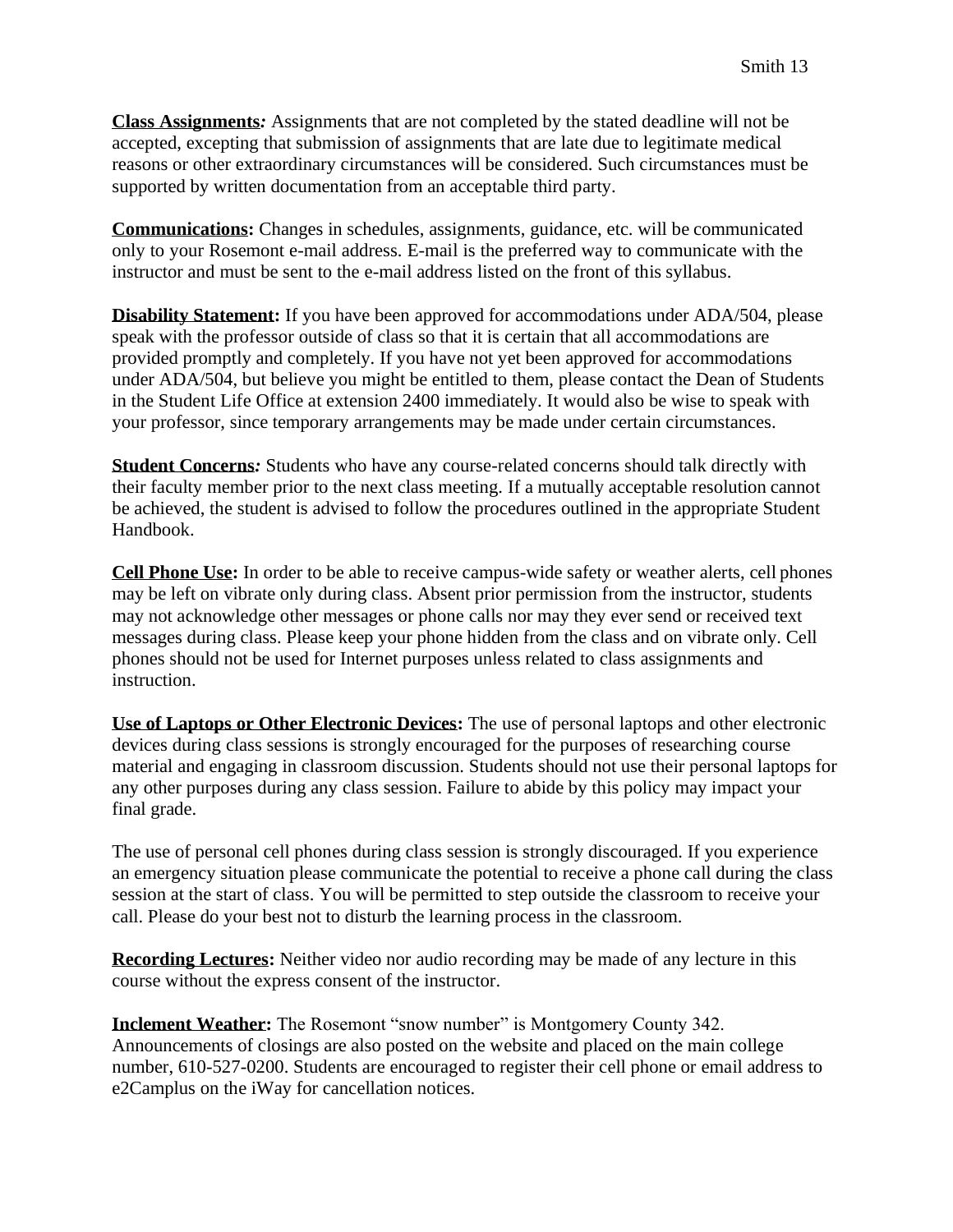**Course Website:** Information for this course, including, but not limited to, an electronic copy of this syllabus, is available through the course website located in the Rosemont College online learning portal (Canvas) located at <https://rosemont.instructure.com/login/canvas>. See your instructor if you have questions about accessing the course website.

**Submitting Papers Electronically:** Writing assignments for this course are to be submitted electronically via the course website.

# **Rosemont College 2018-2019 Graduate Academic Calendar**:

[https://rosemont.edu/\\_resources/site-pdfs/registrar/2018-2019\\_sgps\\_academic\\_calendar.pdf](https://rosemont.edu/_resources/site-pdfs/registrar/2018-2019_sgps_academic_calendar.pdf)

# **VI. Suggested Texts and Equipment**

A. Herlihy, B. and Corey, G. (2015). *ACA Ethical Standards Casebook, 7th Ed*. VA: American Counseling Association.

# **VII. Tentative Course Schedule**

| <b>Date</b>           | <b>Topics/Activities</b>                                                            | <b>Assignments / Readings Due</b>                                           |
|-----------------------|-------------------------------------------------------------------------------------|-----------------------------------------------------------------------------|
| Week 1:               | <b>Introduction: Professional Ethics</b>                                            | <b>Herlihy: Part 1</b>                                                      |
| 09/04/2018            |                                                                                     |                                                                             |
| Week 2:               | <b>Frameworks for Ethical Decision Making</b>                                       | <b>PA Licensing Laws</b>                                                    |
|                       | <b>PA Licensing Law Requirements</b>                                                | (www.pacode.com)                                                            |
| 09/11/2018            | Review of Ethical Codes (ACA &                                                      | <b>ACA Code of Ethics</b>                                                   |
|                       | <b>AMHCA</b> )                                                                      | <b>Weekly Question (1)</b>                                                  |
| Week 3:<br>09/18/2018 | <b>The Counseling Relationship</b><br><b>Confidentiality and Privacy</b>            | <b>Herlihy: Part 2 (Sections A-B)</b><br><b>Weekly Question (2 &amp; 3)</b> |
|                       |                                                                                     |                                                                             |
| Week 4:               | <b>Professional Responsibility</b><br><b>Relationships with Other Professionals</b> | <b>Herlihy: Part 2 (Sections C-E)</b><br><b>Weekly Question (4)</b>         |
| 09/25/2018            | <b>Evaluation, Assessment, and</b>                                                  |                                                                             |
|                       | Interpretation                                                                      |                                                                             |
| Week 5:               | <b>Supervision, Training, and Teaching</b>                                          | <b>Herlihy: Part 2 (Sections F-H)</b>                                       |
|                       | <b>Research and Publication</b>                                                     | <b>Weekly Question (5 &amp; 6)</b>                                          |
| 10/02/2018            | <b>Distance Counseling, Technology, and</b>                                         |                                                                             |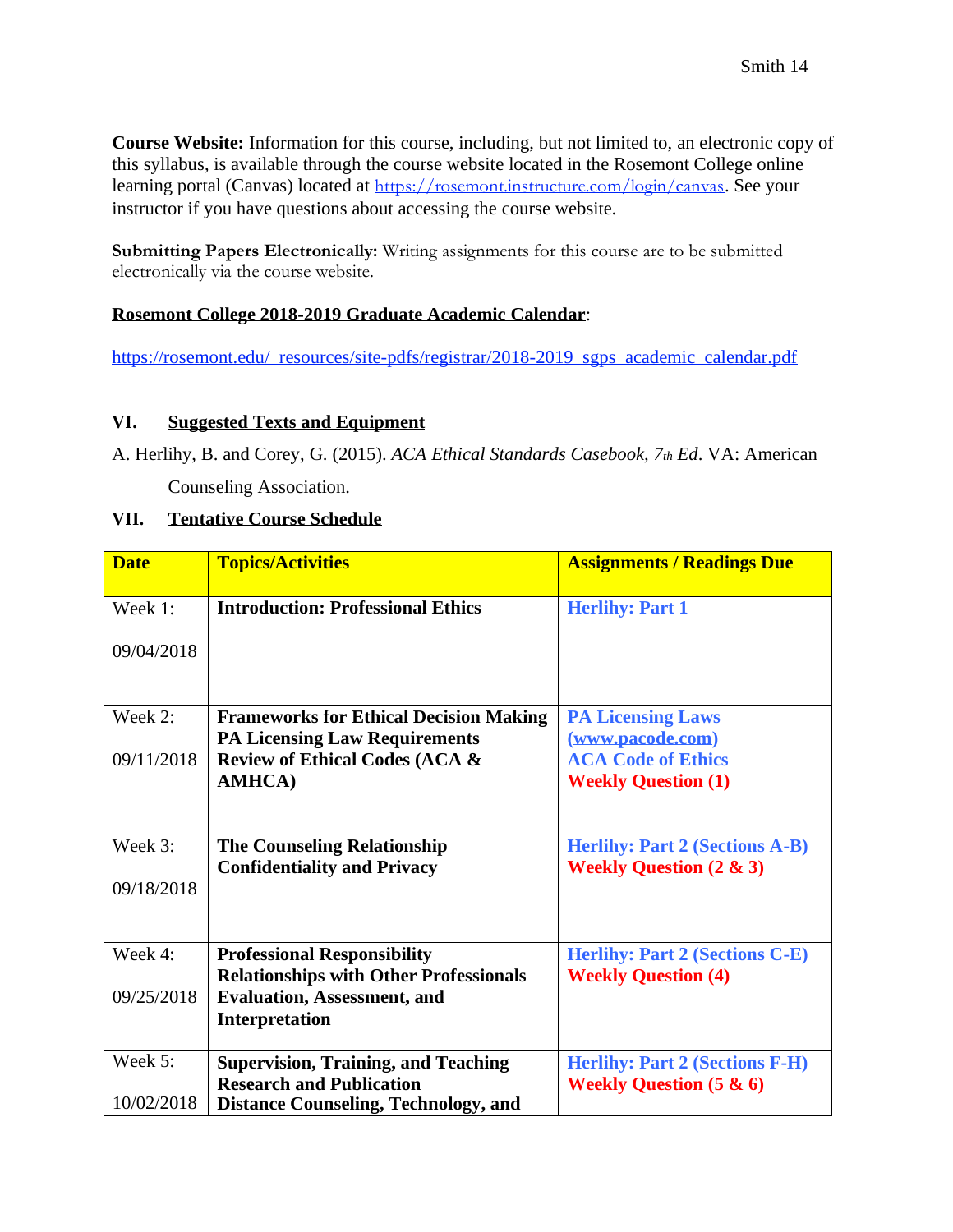|                 | <b>Social Media</b>                                                    |                                                                        |
|-----------------|------------------------------------------------------------------------|------------------------------------------------------------------------|
|                 |                                                                        |                                                                        |
|                 |                                                                        |                                                                        |
| Week 6:         | <b>Resolving Ethical Issues</b>                                        | <b>Ethical Case Scenario Breakout</b><br><b>Sessions</b>               |
| 10/09/2018      |                                                                        |                                                                        |
|                 |                                                                        |                                                                        |
| Week 7:         | <b>Client Rights and Informed Consent</b>                              | Herlihy: Part $3$ (Ch. $1 \& 2$ )                                      |
|                 | <b>Social Justice and Counseling Across</b>                            | <b>Ethical Case Scenario</b>                                           |
| 10/16/2018      | <b>Cultures</b>                                                        | <b>Discussion Board</b>                                                |
|                 |                                                                        |                                                                        |
| Week 8:         | Confidentiality                                                        | Herlihy: Part $3$ (Ch. $3 \& 4$ )                                      |
|                 | Competence                                                             | <b>Weekly Question (7)</b>                                             |
| 10/23/2018      |                                                                        |                                                                        |
|                 |                                                                        |                                                                        |
| Week 9:         | <b>Managing Value Conflicts</b>                                        | Herlihy: Part 3 (Ch. 5)                                                |
| 10/30/2018      |                                                                        | <b>Ethical Issue Presentation (1-2)</b>                                |
| <b>Week 10:</b> | <b>Counseling Minor Clients</b>                                        | Herlihy: Part 3 (Ch. 6)                                                |
|                 |                                                                        |                                                                        |
| 11/06/2018      |                                                                        | <b>Ethical Issue Presentation (3-4)</b>                                |
| <b>Week 11:</b> | <b>Managing Boundaries</b><br><b>Working With Clients Who May Harm</b> | Herlihy: Part $3$ (Ch. $7 & 8$ )<br><b>Weekly Question (8 &amp; 9)</b> |
| 11/13/2018      | <b>Themselves</b>                                                      |                                                                        |
|                 |                                                                        |                                                                        |
| <b>Week 12:</b> | <b>Thanksgiving Holiday - No Class</b>                                 | <b>Ethics Autobiography Paper</b>                                      |
|                 |                                                                        |                                                                        |
| 11/20/2018      |                                                                        |                                                                        |
| <b>Week 13:</b> | <b>Technology Social Media, and Online</b><br>Counseling               | <b>Herlihy: Part 3 (Ch. 9 &amp; 12)</b><br><b>Weekly Question (10)</b> |
| 11/27/2018      | The Intersection of Ethics and Law                                     |                                                                        |
| <b>Week 14:</b> | <b>Course Conclusion</b>                                               | <b>Final Examination</b>                                               |
|                 |                                                                        |                                                                        |
| 12/04/2018      |                                                                        |                                                                        |

# **VIII. Bibliography**

# **A. Print Resources**

Acuff, C., Bennett, B. E., Bricklin, P. M., Canter, M. B., Knapp, S. J., Moldawsky, S., & Phelps, R. (1999). Considerations for ethical practice in managed care. *Professional Psychology: Research and Practice, 30*(6), 563-575.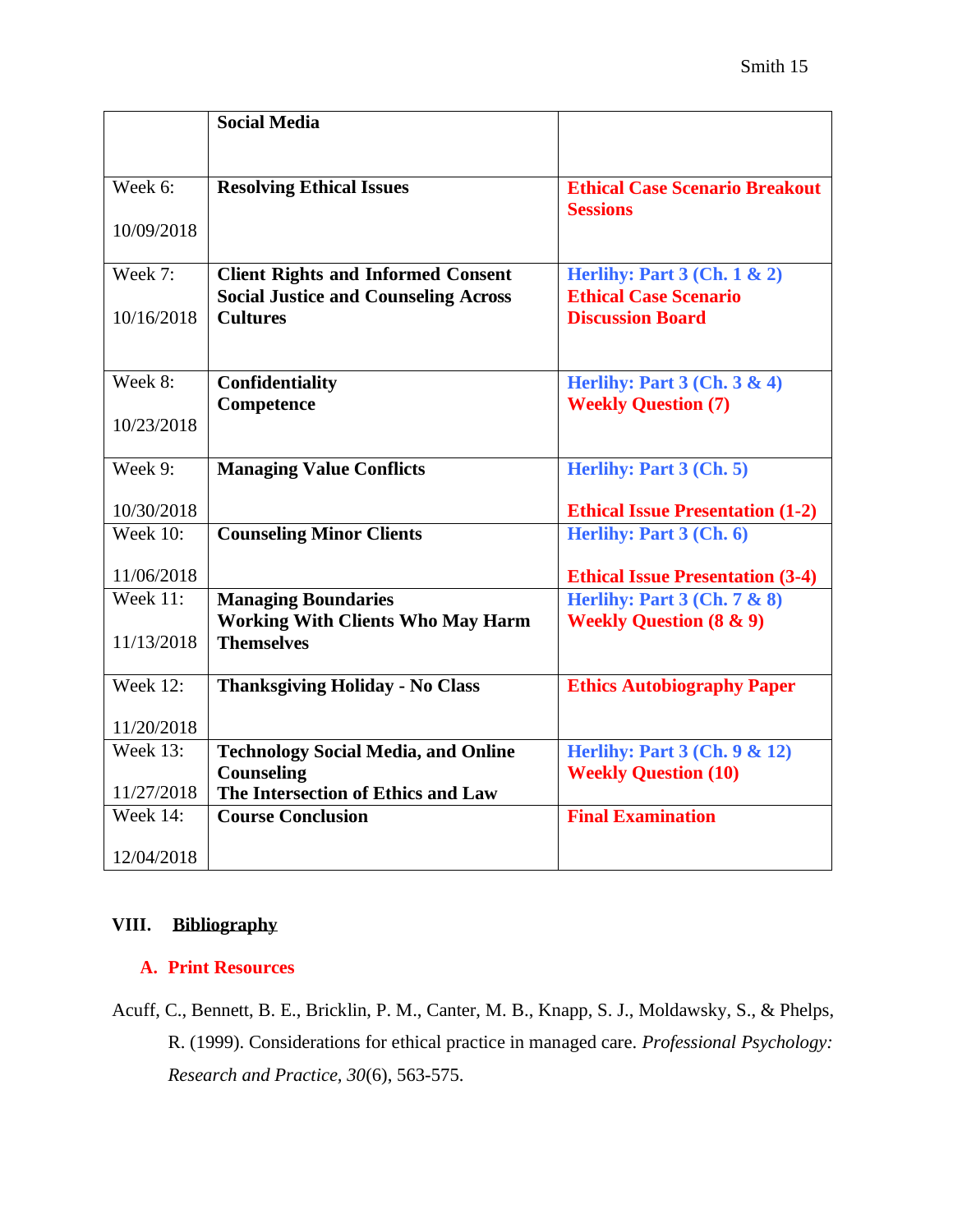American Counseling Association. (2014). 2015 Code of Ethics. Retrieved from <https://www.counseling.org/resources/aca-code-of-ethics.pdf>

- APA Committee on Legal Issues (2006). Strategies for private practitioners coping with subpoenas or compelled testimony for client records or test data. *Professional Psychology Research and Practice,* 37(2), 215-222.
- Fine, M. A., & Kurdek, L. A. (1993). Reflections on determining authorship credit and authorship order on faculty-student collaborations. *American Psychologist, 48*(11), 1141- 1147.
- Hamilton, J.C., Spruill, J. (1999). Identifying and reducing risk factors related to trainee-client sexual misconduct. *Professional Psychology Research and Practice,* 30(3), 318-327.
- Hartl, T., Zeiss, R., Marino, C., Regev, L., Zeiss, A. & Leontis, C. (2007). Inappropriate behaviors directed toward clinicians: Conceptualization and management. *Professional Psychology Research and Practice,* 38(6), 674-681.
- Kaplan, D.M., Wade, M.E., Conteh, H.A., & Martz, E.T. (2011). Legal and ethical issues surrounding the use of social media in counseling. *Counseling and Human Development,*  43(8), 1-10.
- Knapp, S. and VandeCreek, L. (2007) When values of different cultures conflict: Ethical decision making in a multicultural context*. Professional Psychology: Research and Practice,* 38(6), 660-666.
- Norcross, J. (2005). The psychotherapist's own psychotherapy: Educating and developing psychologists. *American Psychologist,* 60(8), 840-850.
- Richards, M. M. (2009). Electronic medical records: Confidentiality issues in the time of HIPAA. *Professional Psychology: Research and Practice, 40*(6), 550-556.
- Smith, D. & Fitzpatrick, M. (1995). Patient-Therapist boundary issues: An integrative review of theory and research. *Professional Psychology Research and Practice,* 26(5), 499-506.
- Turner, I., et al. (2005). Intern self-care: An exploratory study into strategy use and effectiveness. *Professional Psychology Research and Practice,* 36(6), 674-680.
- Wing, S.D. (2004). Whiteness and ethnocentric multiculturalism: Making the invisible visible. *American Psychologist,* 59(8), 761-769.
	- **B. Non-Print Resources**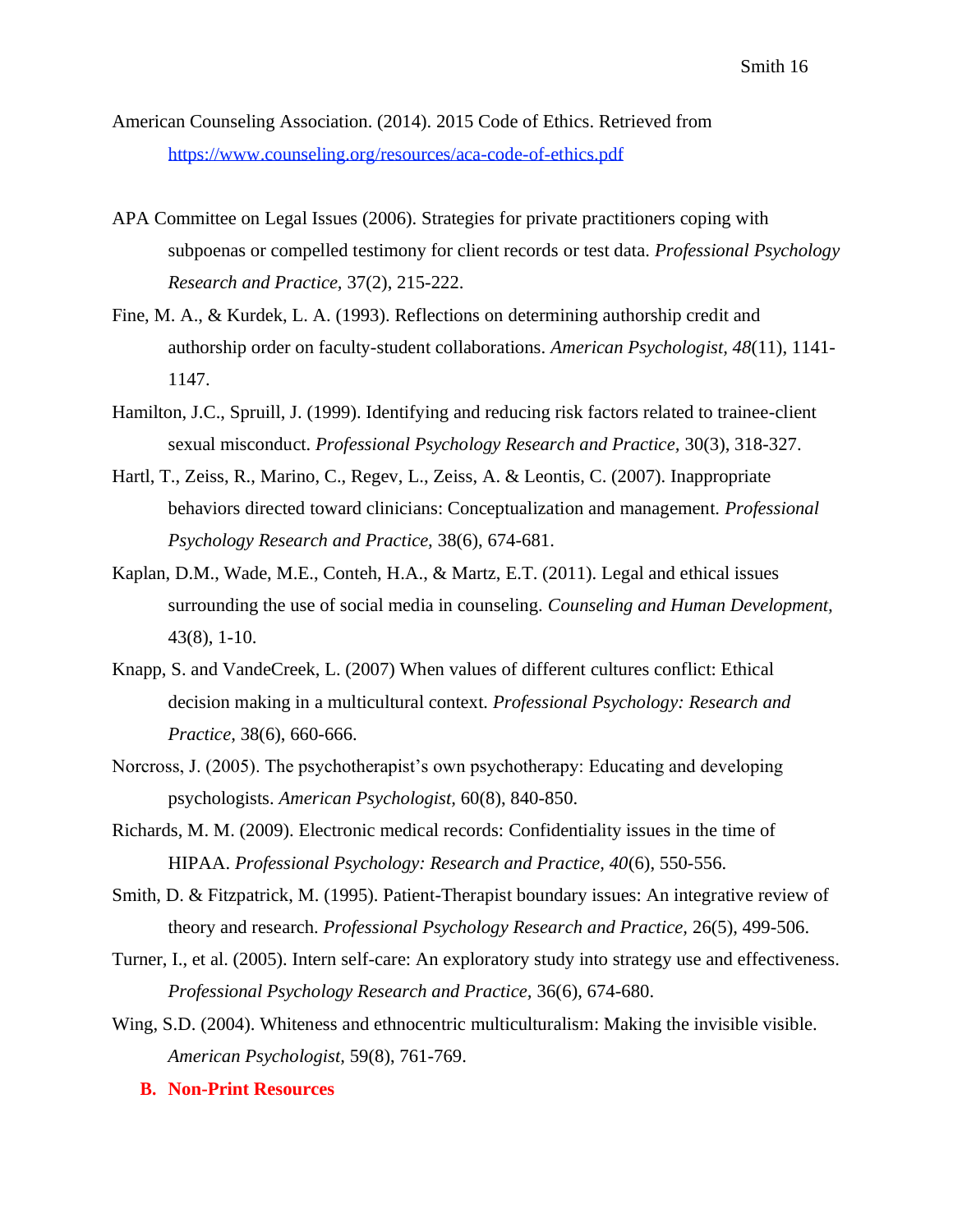American Counseling Association: [http://www.counseling.org](http://www.counseling.org/)

Association for Multicultural Counseling and Development: [http://www.counseling.org](http://www.counseling.org/)

# Pennsylvania Code:<https://www.pacode.com/secure/data/049/chapter49/chap49toc.html> **IX. CACREP Standards Assessment Crosswalk**

| <b>CACREP Standard</b>                                                                                                                                                                                                                                                                                                                                                                                                   | <b>Assessment</b>                                                                                                                                                                                                           |                                                                     |
|--------------------------------------------------------------------------------------------------------------------------------------------------------------------------------------------------------------------------------------------------------------------------------------------------------------------------------------------------------------------------------------------------------------------------|-----------------------------------------------------------------------------------------------------------------------------------------------------------------------------------------------------------------------------|---------------------------------------------------------------------|
| History and Philosophy of the Counseling<br>Profession and its specialty areas (1a.<br><b>Professional Counseling Orientation</b><br>and ethical practice)<br>The multiple professional roles and<br>functions of counselors across specialty<br>areas and their relationship with human<br>service and integrated behavioral health<br>care systems, including interagency and<br>interorganizational collaboration and | Class Participation,<br><b>Ethical Issues</b><br>Presentation,<br><b>Ethical Case</b><br>Scenario, Final<br>Examination<br>Class Participation,<br><b>Ethical Issue</b><br>Presentation,<br><b>Ethical Case</b><br>Scenario | <b>Student Learning Outcome</b><br>$(A)$ $(C)$<br>$(C)$ $(E)$ $(F)$ |
| consultation (1b. Professional<br><b>Counseling Orientation and ethical</b><br>practice)                                                                                                                                                                                                                                                                                                                                 |                                                                                                                                                                                                                             |                                                                     |
| Counselors' roles and responsibilities as<br>members of interdisciplinary community<br>outreach and emergency management<br>response teams (1c. Professional<br><b>Counseling Orientation and ethical</b><br>practice)                                                                                                                                                                                                   | Class Participation,<br><b>Ethical Issue</b><br>Presentation,<br><b>Ethical Case</b><br>Scenario                                                                                                                            | $(B)$ $(D)$ $(E)$ $(F)$ $(G)$                                       |
| The role and process of the professional<br>counselor advocating on behalf of the<br>profession (1d. Professional Counseling<br>Orientation and ethical practice)                                                                                                                                                                                                                                                        | <b>Ethical Issue</b><br>Presentation,<br><b>Ethical Case</b><br>Scenario                                                                                                                                                    | $(B)$ $(E)$                                                         |
| Advocacy processes needed to address<br>institutional and social barriers that<br>impede access, equity, and success for<br>clients (1e. Professional Counseling<br>Orientation and ethical practice)                                                                                                                                                                                                                    | <b>Ethical Issue</b><br>Presentation,<br><b>Ethical Case</b><br>Scenario                                                                                                                                                    | $(D)$ $(E)$ $(G)$                                                   |
| Professional counseling organizations,<br>including membership benefits, activities,<br>services to members and current issues<br>(1f. Professional Counseling<br>Orientation and ethical practice)                                                                                                                                                                                                                      | Class Participation,<br><b>Ethical Case</b><br>Scenario, Final<br>Examination                                                                                                                                               | (C)                                                                 |
| Professional counseling credentialing<br>including certification, licensure, and                                                                                                                                                                                                                                                                                                                                         | Class Participation,<br><b>Final Examination</b>                                                                                                                                                                            | $(C)$ $(F)$                                                         |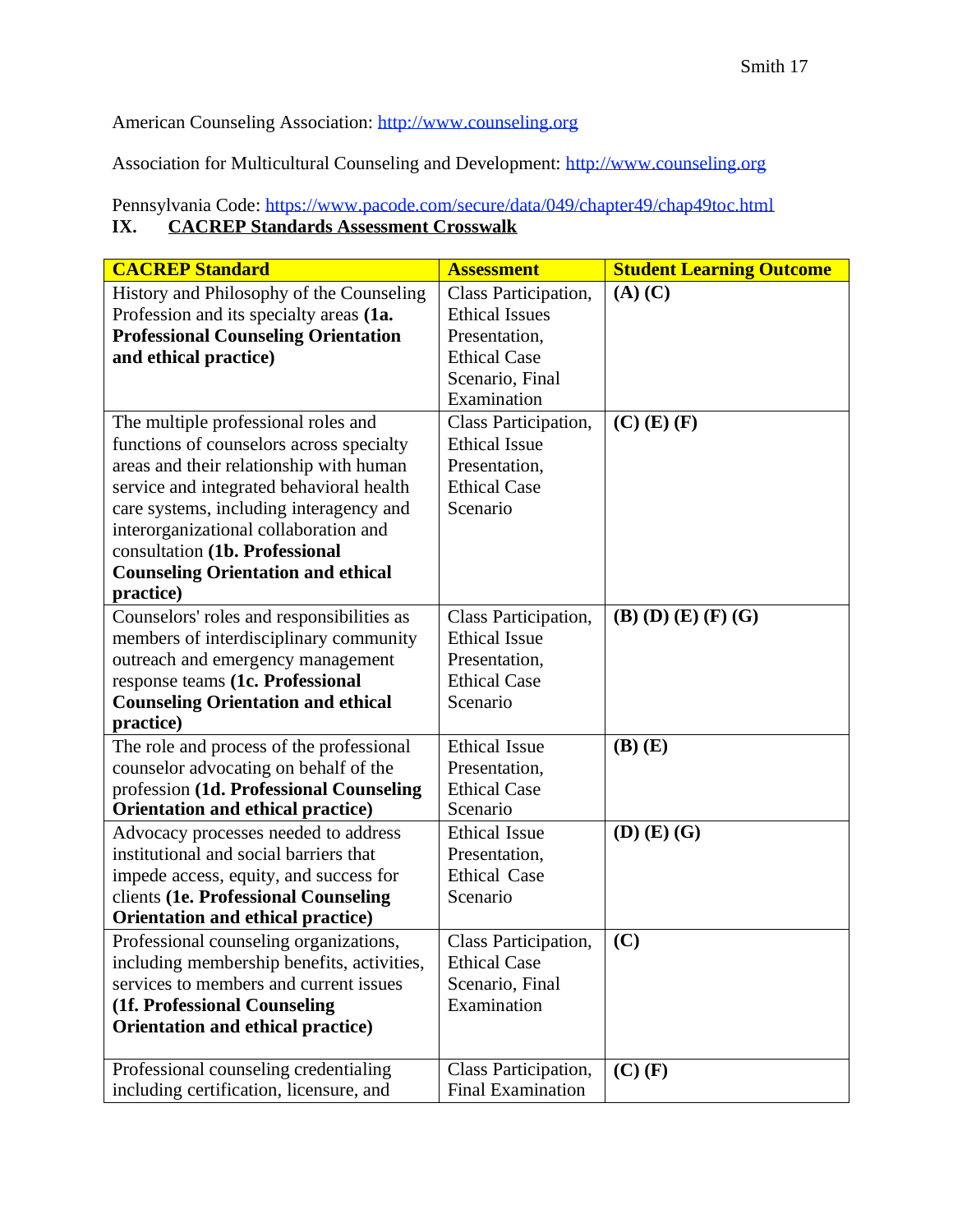| accreditation practices and standards, and             |                                |                               |
|--------------------------------------------------------|--------------------------------|-------------------------------|
| the effects of public policy on these issues           |                                |                               |
| (1g. Professional Counseling                           |                                |                               |
| Orientation and ethical practice)                      |                                |                               |
|                                                        |                                |                               |
| Ethical standards of professional                      | Class Participation,           | $(A)$ (B) (C) (D) (E) (F) (G) |
| counseling organizations and                           | <b>Ethical Case</b>            |                               |
| credentialing bodies, and applications of              | Scenario, Final                |                               |
| ethical and legal considerations in                    | Examination                    |                               |
| professional counseling (1i. Professional              |                                |                               |
| <b>Counseling Orientation and ethical</b><br>practice) |                                |                               |
| Technology's impact on the counseling                  | Class Participation,           | (F)                           |
| profession (1j. Professional Counseling                | <b>Ethical Case</b>            |                               |
| Orientation and ethical practice)                      | Scenario, Final                |                               |
|                                                        | Examination                    |                               |
| Strategies for personal and professional               | Ethics                         | (E)                           |
| self-evaluation and implications for                   | Autobiography                  |                               |
| practice (1k. Professional Counseling                  | Paper, Final                   |                               |
| Orientation and ethical practice)                      | Examination                    |                               |
| Self-care strategies appropriate to the                | Ethics                         | (E)                           |
| counselor role (1l. Professional                       | Autobiography                  |                               |
| <b>Counseling Orientation and ethical</b>              | Paper, Final                   |                               |
| practice)                                              | Examination                    |                               |
| The role of counseling supervision in the              | <b>Ethical Issue</b>           | $(D)$ $(F)$                   |
| profession (1m. Professional Counseling                | Presentation,                  |                               |
| Orientation and ethical practice)                      | <b>Ethical Case</b>            |                               |
|                                                        | Scenario, Final<br>Examination |                               |
| Multicultural counseling competencies                  | <b>Ethical Issue</b>           | (G)                           |
| (2c. Social and Cultural Diversity)                    | Presentation, Ethics           |                               |
|                                                        | Autobiography                  |                               |
|                                                        | Paper                          |                               |
| Ethical and culturally relevant strategies             | <b>Ethical Issue</b>           | (G)                           |
| for promoting resilience and optimum                   | Presentation, Ethics           |                               |
| development and wellness across the                    | Autobiography                  |                               |
| lifespan (3i. Human Growth and                         | Paper                          |                               |
| Development)                                           |                                |                               |
| Strategies for advocating for diverse                  | Class Participation,           | $(B)$ $(D)$ $(E)$             |
| clients' career and educational                        | <b>Final Examination</b>       |                               |
| development and employment                             |                                |                               |
| opportunities in a global economy (4g.                 |                                |                               |
| <b>Career Development)</b>                             |                                |                               |
| Ethical and culturally relevant strategies             | Class Participation,           | $(B)$ $(C)$ $(D)$ $(G)$       |
| for addressing career development (4j.                 | <b>Final Examination</b>       |                               |
| <b>Career Development)</b>                             |                                |                               |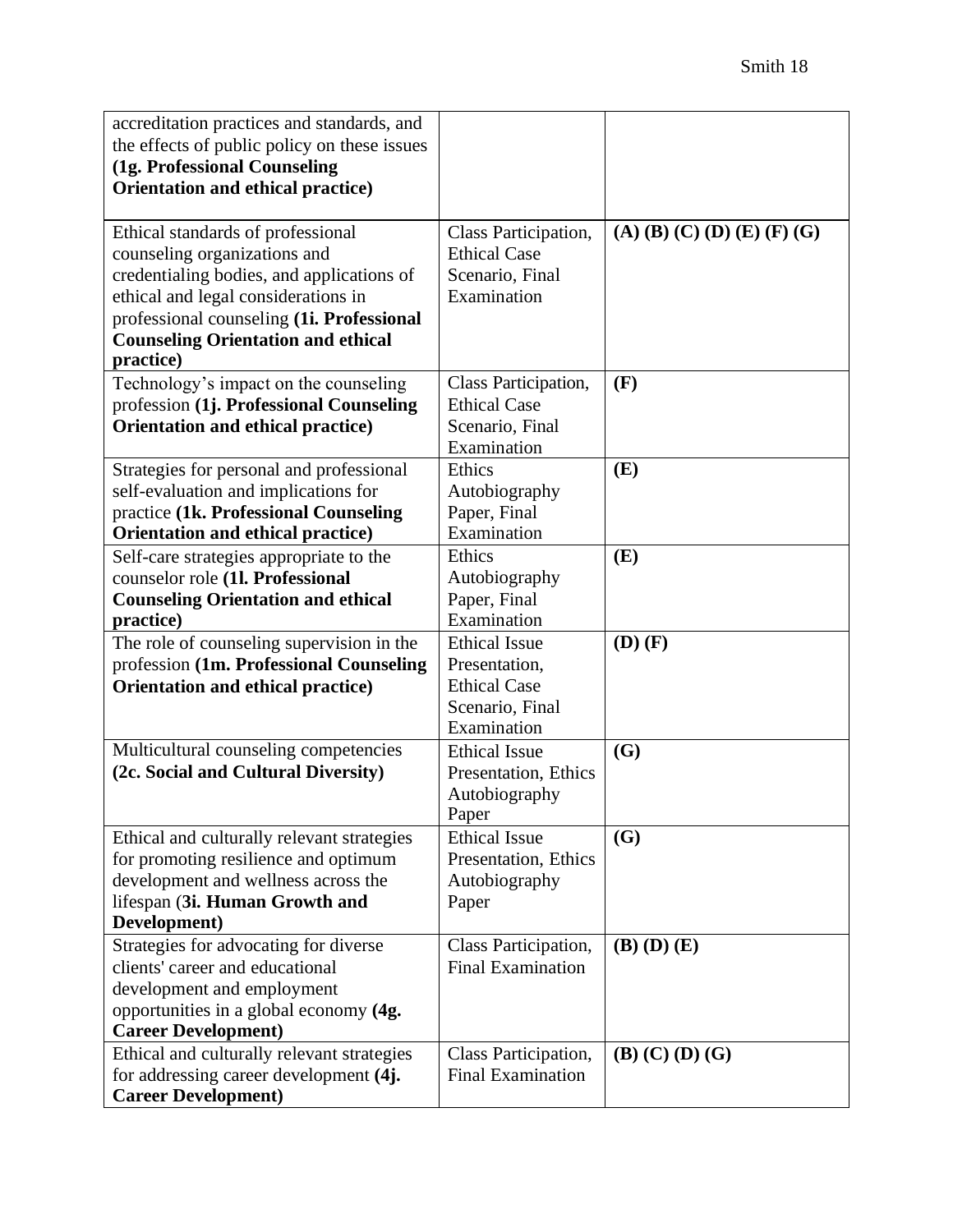| Ethical and culturally relevant strategies   | <b>Ethical Issue</b> | $(F)$ $(G)$       |
|----------------------------------------------|----------------------|-------------------|
| for establishing and maintaining in-person   | Presentation, Ethics |                   |
| and technology-assisted relationships (5d.   | Autobiography        |                   |
| <b>Counseling and Helping Relationships)</b> | Paper                |                   |
|                                              |                      |                   |
| The impact of technology on the              | <b>Ethical Issue</b> | (F)               |
| counseling process (5e. Counseling and       | Presentation,        |                   |
| <b>Helping Relationships)</b>                | <b>Ethical Case</b>  |                   |
|                                              | Scenario             |                   |
| Counselor characteristics and behaviors      | Class Participation, | $(B)$ $(D)$ $(G)$ |
| that influence the counseling process (5f.   | <b>Ethical Issue</b> |                   |
| <b>Counseling and Helping Relationships)</b> | Presentation,        |                   |
|                                              | <b>Ethical Case</b>  |                   |
|                                              | Scenario, Final      |                   |
|                                              | Examination          |                   |
| Development of measurable outcomes for       | <b>Ethical Case</b>  | (D)               |
| clients (5i. Counseling and Helping          | Scenario, Ethics     |                   |
| <b>Relationships</b> )                       | Autobiography        |                   |
|                                              | Paper                |                   |
| Evidence-based counseling strategies and     | Class Participation, | $(B)$ $(D)$ $(E)$ |
| techniques for prevention and intervention   | <b>Ethical Issue</b> |                   |
| (5j. Counseling and Helping                  | Presentation,        |                   |
| <b>Relationships</b> )                       | <b>Ethical Case</b>  |                   |
|                                              | Scenario, Ethics     |                   |
|                                              | Autobiography        |                   |
|                                              | Paper                |                   |
| Ethical and culturally relevant strategies   | <b>Ethical Issue</b> | $(F)$ $(G)$       |
| for designing and facilitating groups (6g.   | Presentation, Ethics |                   |
| <b>Group Counseling and Group Work)</b>      | Autobiography        |                   |
|                                              | Paper                |                   |
| Historical perspectives concerning the       | Class Participation, | $(A)$ $(C)$       |
| nature and meaning of assessment and         | <b>Ethical Issue</b> |                   |
| testing in counseling (7a. Assessment        | Presentation,        |                   |
| and Testing)                                 | <b>Ethical Case</b>  |                   |
|                                              | Scenario, Final      |                   |
|                                              | Examination          |                   |
| Methods of effectively preparing for and     | <b>Ethical Issue</b> | $(D)$ $(F)$       |
| conducting initial assessment meetings       | Presentation, Final  |                   |
| (7b. Assessment and Testing)                 | Examination          |                   |
| Procedures for assessing risk of             | Class Participation, | $(C)$ $(D)$ $(F)$ |
| aggression or danger to others, self-        | <b>Ethical Issue</b> |                   |
| inflicted harm, or suicide (7c. Assessment   | Presentation, Final  |                   |
| and Testing)                                 | Examination          |                   |
| Procedures for identifying trauma and        | Class Participation, | $(C)$ $(D)$ $(F)$ |
| abuse and for reporting abuse (7d.           | <b>Ethical Issue</b> |                   |
| <b>Assessment and Testing)</b>               | Presentation, Final  |                   |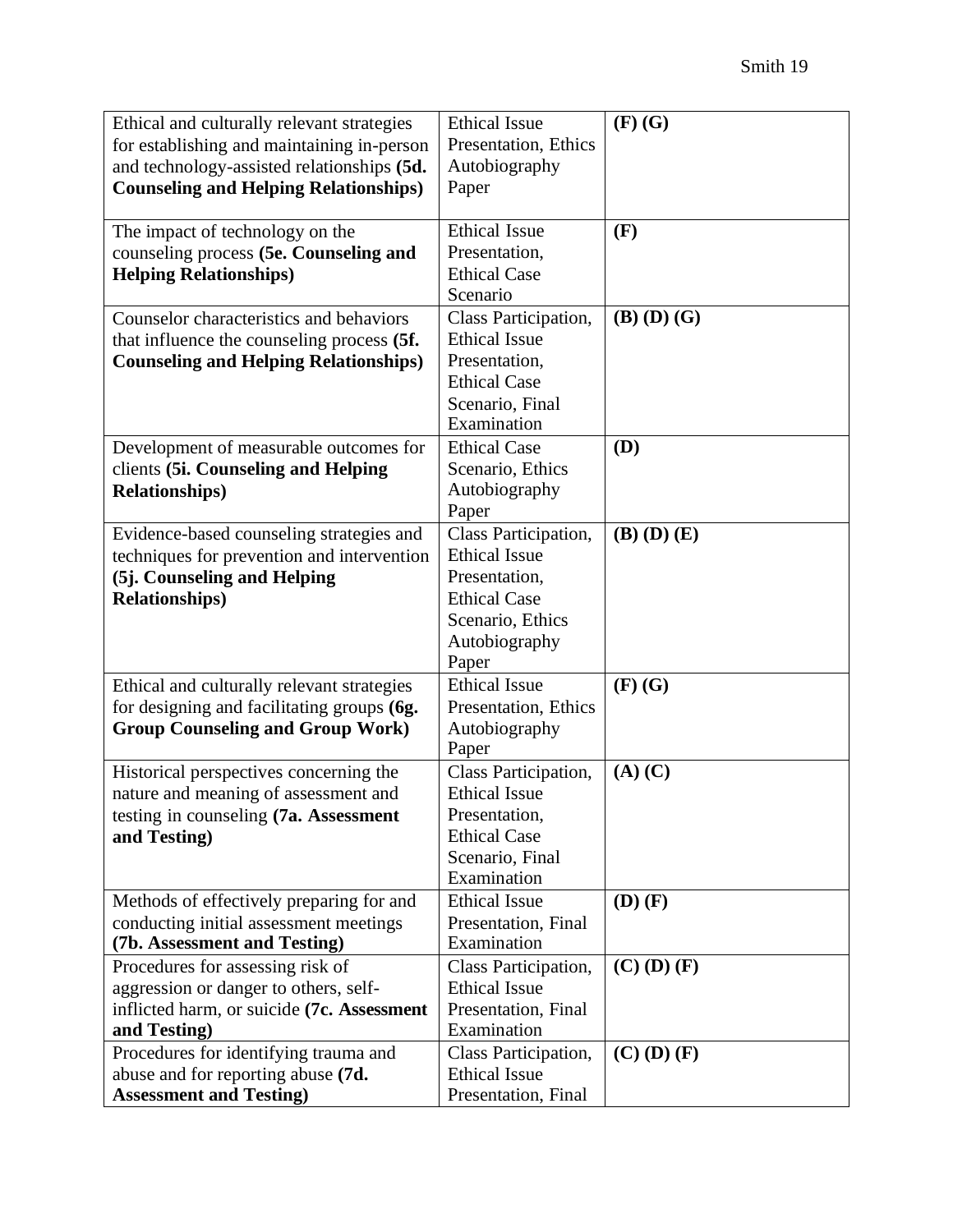|                                             | Examination              |                   |
|---------------------------------------------|--------------------------|-------------------|
| Ethical and culturally relevant strategies  | <b>Ethical Issue</b>     | $(D)$ $(F)$ $(G)$ |
| for selecting, administering, and           | Presentation, Ethics     |                   |
| interpreting assessment and test results    | Autobiography            |                   |
| (7m. Assessment and Testing)                | Paper                    |                   |
| The importance of research in advancing     | Class Participation,     | (E)               |
| the counseling profession, including how    | <b>Final Examination</b> |                   |
| to critique research to inform counseling   |                          |                   |
| practice (8a. Research and Program          |                          |                   |
| <b>Evaluation</b> )                         |                          |                   |
| Identification of evidence-based            | <b>Ethical Issue</b>     | $(B)$ $(D)$ $(E)$ |
| counseling practices (8b. Research and      | Presentation,            |                   |
| <b>Program Evaluation</b> )                 | <b>Ethical Case</b>      |                   |
|                                             | Scenario                 |                   |
| Ethical and culturally relevant strategies  | <b>Ethical Issue</b>     | $(D)$ $(G)$       |
| for conducting, interpreting, and reporting | Presentation, Ethics     |                   |
| the results of research and/or program      | Autobiography            |                   |
| evaluation (8j. Research and Program        | Paper                    |                   |
| <b>Evaluation</b> )                         |                          |                   |

| <b>Section 5: Entry-Level Specialty Areas</b> | <b>Assessment</b>     | <b>Student Learning Outcome</b> |
|-----------------------------------------------|-----------------------|---------------------------------|
| <b>Clinical Mental Health Counseling</b>      |                       |                                 |
| 1. Foundations                                |                       |                                 |
| History and development of clinical           | Class Participation,  | $(A)$ $(C)$                     |
| mental health counseling (C.1.a.              | <b>Ethical Issue</b>  |                                 |
| <b>Foundations</b> )                          | Presentation, Ethical |                                 |
|                                               | Case Scenario, Final  |                                 |
|                                               | Examination           |                                 |
|                                               |                       |                                 |
| B. Theories and models related to clinical    | Class Participation,  | $(A)$ $(B)$ $(D)$               |
| mental health counseling                      | <b>Ethical Issue</b>  |                                 |
|                                               | Presentation, Final   |                                 |
|                                               | Examination           |                                 |
|                                               |                       |                                 |
| C. Principles, models, and documentation      | <b>Ethical Issue</b>  | (D)                             |
| formats of biopsychosocial case               | Presentation, Ethics  |                                 |
| conceptualization and treatment planning      | Autobiography         |                                 |
|                                               | Paper                 |                                 |
|                                               |                       |                                 |
| <b>2. Contextual Dimensions</b>               |                       |                                 |
| A. Roles and settings of clinical mental      | Class Participation,  | $(B)$ $(D)$ $(E)$ $(F)$ $(G)$   |
| health counselors                             | <b>Ethical Issues</b> |                                 |
|                                               | Presentation, Ethical |                                 |
|                                               | Case Scenario,        |                                 |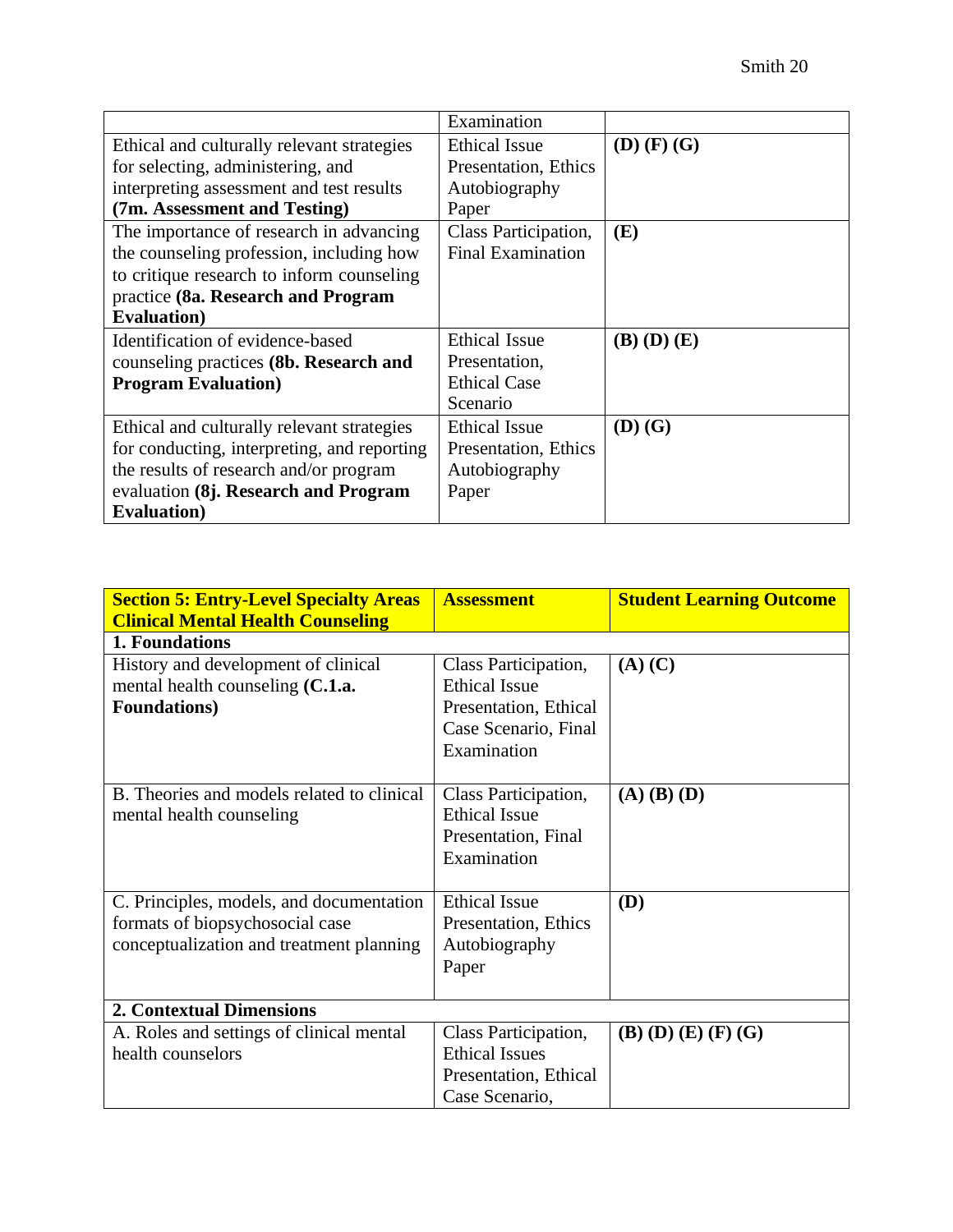|                                                                                                                                                                                                                                                                       | Ethics<br>Autobiography<br>Paper, Final<br>Examination                                                       |                       |
|-----------------------------------------------------------------------------------------------------------------------------------------------------------------------------------------------------------------------------------------------------------------------|--------------------------------------------------------------------------------------------------------------|-----------------------|
| D. Diagnostic process, including<br>differential diagnosis and the use of<br>current diagnostic classifications systems,<br>including the Diagnostic and Statistical<br>Manual of Mental Disorders (DSM) and<br>the International Classification of<br>Diseases (ICD) | <b>Ethical Issue</b><br>Presentation, Final<br>Examination                                                   | $(D)$ $(F)$ $(G)$     |
| I. Legislation and government policy<br>relevant to clinical mental health<br>counseling                                                                                                                                                                              | Class Participation,<br><b>Ethical Case</b><br>Scenario, Final<br>Examination                                | (C)                   |
| J. Cultural factors relevant to clinical<br>mental health counseling                                                                                                                                                                                                  | Class Participation,<br><b>Ethical Issue</b><br>Presentation, Ethics<br>Autobiography<br>Paper               | (G)                   |
| K. Professional organizations,<br>preparation standards, and credentials<br>relevant to the practice of clinical mental<br>health counseling                                                                                                                          | Class Participation,<br><b>Ethical Case</b><br>Scenario                                                      | $(A)$ $(C)$ $(E)$     |
| L. Legal and ethical considerations<br>specific to clinical mental health<br>counseling                                                                                                                                                                               | Class Participation,<br><b>Ethical Issue</b><br>Presentation, Ethical<br>Case Scenario, Final<br>Examination | $(B)$ (C) (D) (E) (F) |
| M. Record keeping, third party<br>reimbursement, and other practice and<br>management issues in clinical mental<br>health counseling                                                                                                                                  | Class Participation,<br><b>Final Examination</b>                                                             | $(C)$ $(D)$ $(E)$     |
| 3. Practice                                                                                                                                                                                                                                                           |                                                                                                              |                       |
| C. Strategies for interfacing with the<br>legal system regarding court-referred<br>clients                                                                                                                                                                            | <b>Ethical Issue</b><br>Presentation                                                                         | $(A)$ (B) (C) (E) (G) |
| D. Strategies for interfacing with<br>integrated behavioral health care<br>professionals                                                                                                                                                                              | <b>Ethical Issue</b><br>Presentation                                                                         | $(D)$ $(E)$           |
| E. Strategies to advocate for persons with<br>mental health issues                                                                                                                                                                                                    | <b>Ethical Issue</b><br>Presentation, Ethics                                                                 | $(B)$ $(E)$ $(G)$     |